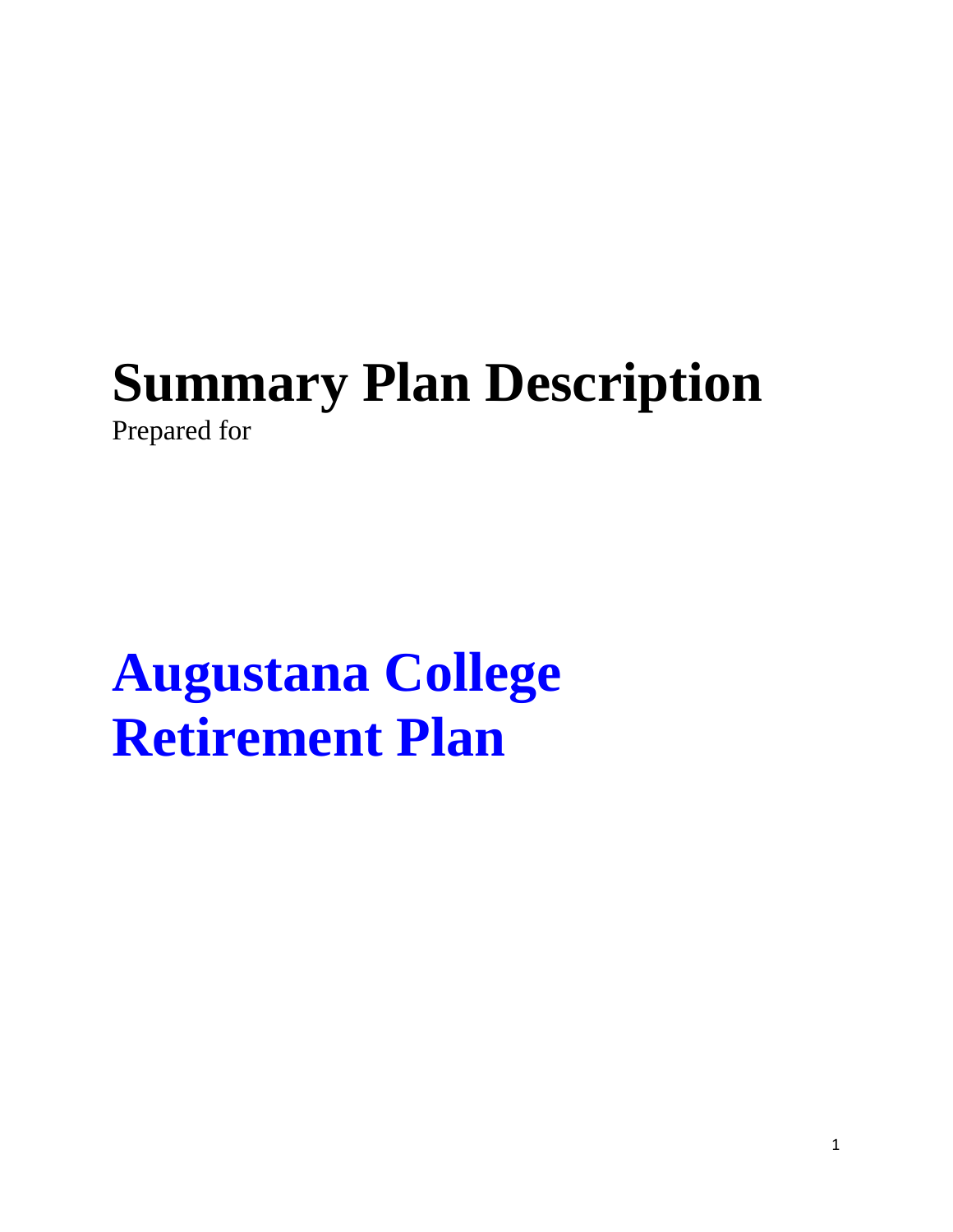## **INTRODUCTION**

Augustana College has restated the Augustana College Retirement Plan (the "Plan") to help you and other Employees save for retirement.

Your Employer restated the Plan by signing a complex legal agreement – the Plan document which contains all of the provisions that the Internal Revenue Service (IRS) requires. The Plan document must follow certain federal laws and regulations that apply to retirement plans. The Plan document may change as new or revised laws or regulations take effect. Your Employer also has the right to modify certain features of the Plan from time to time. You will be notified about changes affecting your rights under the Plan.

This Summary Plan Description (SPD) summarizes the important features of the Plan document, including your benefits and obligations under the Plan. If you want more detailed information regarding certain plan features or have questions about the information contained in this SPD, you should contact your Employer. You may also examine a copy of the plan document by making arrangements with your Employer. Certain terms in the SPD have a special meaning when used in the Plan. These terms are capitalized throughout the SPD and are defined in more detail in the DEFINITIONS section of the SPD. If any information in this SPD conflicts with the terms of the Plan document adopted by your Employer, the terms of the Plan document – not this SPD -will govern.

All dollars contributed to the Plan will be invested either in annuity contracts or in mutual funds held in custodial accounts. The agreements constituting or governing the annuity contracts and custodial accounts (the "Individual Agreements") explain your rights under the contracts and accounts and the unique rules that apply to each Plan investment which may, in some cases, limit your options under the Plan. For example, the Individual Agreement may contain a provision which prohibit loans, even if the Plan generally allows loans. If this is the case, you would not be able to take a loan from the accumulation in an investment option governed by that Individual Agreement. You should review the Individual Agreements along with this SPD to gain a full understanding of your rights and obligations under the Plan. Contact your Employer or the investment vendor to obtain copies of the Individual Agreements or to receive more information regarding the investment options available under the Plan.

This SPD summarizes features of your Employer's current Plan document. Some provisions from prior versions of your Employer's Plan document will continue to apply to some of the assets under the Plan. A summary of the prior plan provisions is provided in the section titled ADMINISTRATIVE INFORMATION AND RIGHTS UNDER ERISA.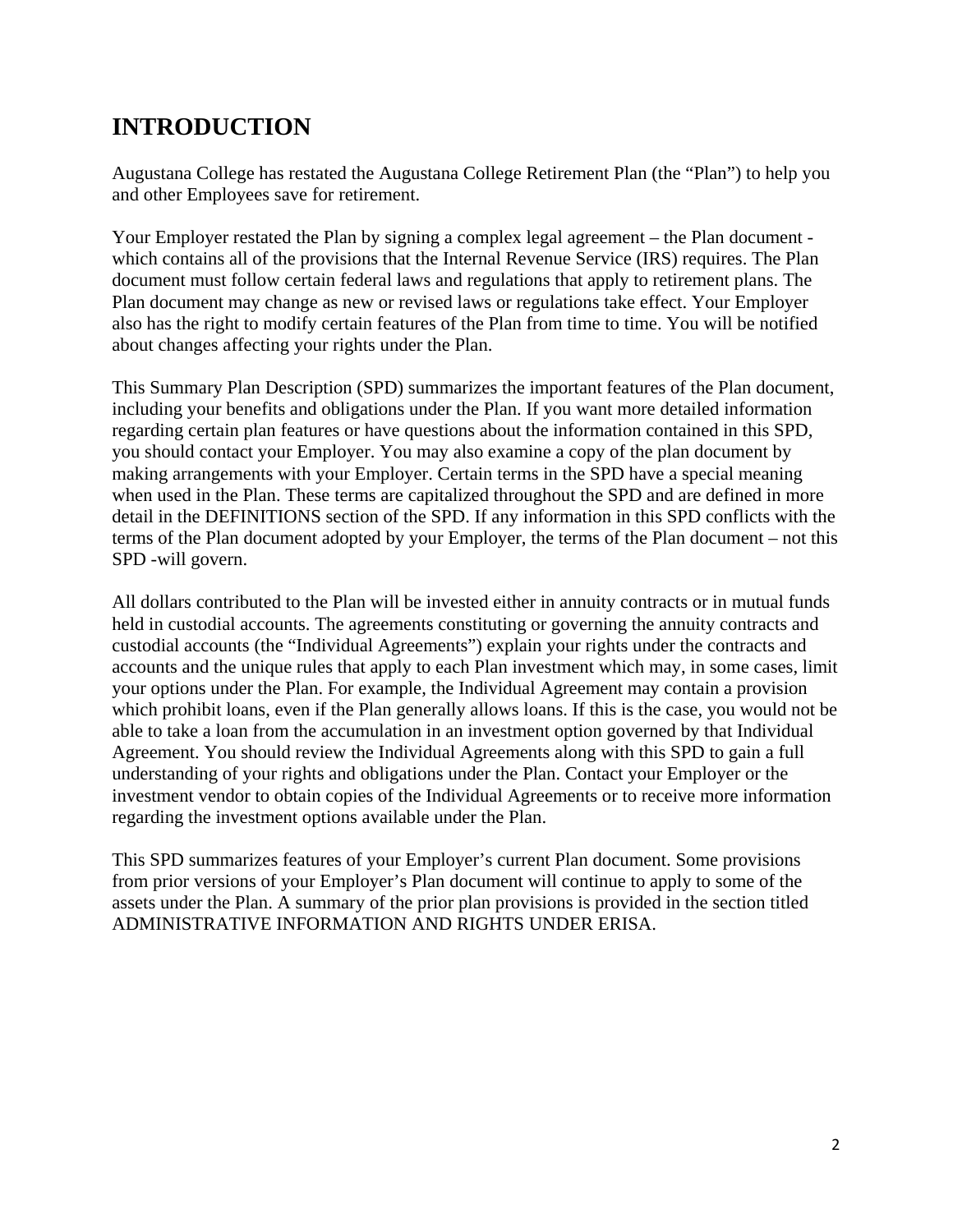#### **TABLE OF CONTENTS**

#### INTRODUCTION

#### ELIGIBILITY

- Am I eligible to participate in the Plan?
- What requirements do I have to meet before I am eligible to participate in the Plan?
- When can I enter the Plan? What happens to my Plan eligibility if I terminate my employment and later am rehired?

#### CONTRIBUTIONS & VESTING

- What amount can I contribute to the Plan?
- How do I start making contributions?
- What if I don't make a specific election to contribute some of my compensation into the Plan?
- Can I change my contribution rate or stop making deferrals after I start participating in the Plan?
- What if I contribute too much to the Plan? If I make deferrals to the Plan will my Employer match any of those contributions?
- Will my employer make any additional Contributions to the Plan?
- If I have money in other retirement plans, can I combine them with my accumulation under this plan?
- Are there any limits on how much can be contributed for me?
- Will contributions be made for me if I am called into military service?
- Will I be able to keep my Employer contributions if I terminate employment or am no longer eligible to participate in the Plan?
- What happens to my nonvested percentage if I terminate employment?

#### WITHDRAWING MONEY FROM THE PLAN (AND

LOANS)

- When can I take a distribution from the Plan?
- How do I request a payout?
- If I am married, does my spouse have to approve my distributions from the Plan?
- How will my money be distributed to me if I request a payout from the Plan?
- Do any penalties or restrictions apply to my payouts?
- Can I take a loan from the Plan?
- How do I apply for a loan? What is the interest rate for my loan?
- What if I don't repay my loan?
- What if I die before receiving all of my money from the Plan?
- How long can I leave the money in my Plan?
- What if the Plan is terminated?

#### INVESTING YOUR PLAN ACCOUNT

• What investments are permitted?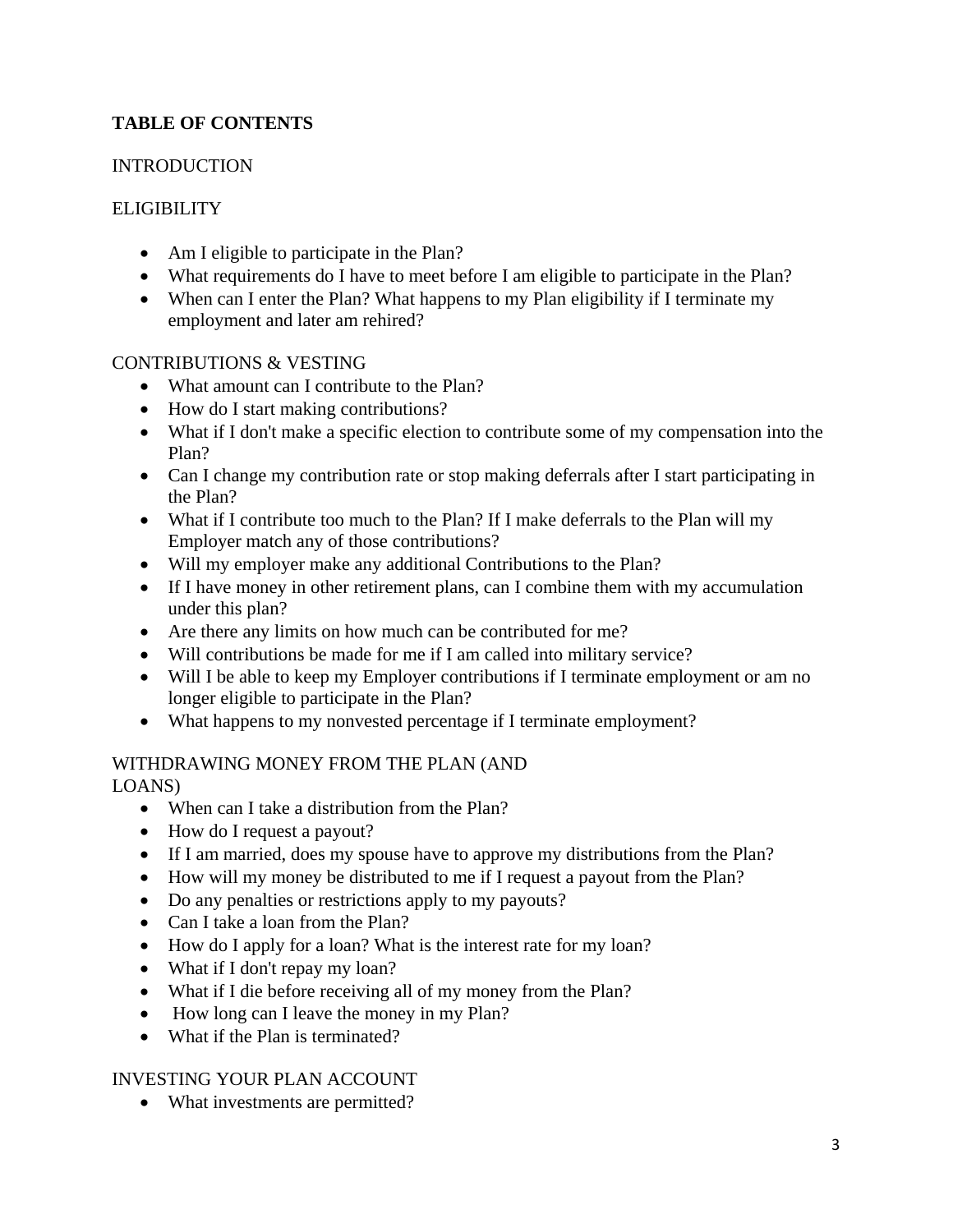- Who is responsible for selecting the investments for my contributions under the Plan?
- How frequently can I change my investment election?

## ADMINISTRATIVE INFORMATION &

RIGHTS UNDER ERISA

- Who established the Plan?
- When did the Plan become Effective?
- Who is responsible for the day-to-day operations of the Plan?
- Who pays the expenses associated with operating the Plan?
- Does my Employer have the right to change the Plan?
- Does participation in the Plan provide any legal rights regarding my employment?
- Can creditors or other individuals request a payout from my Plan balance?
- How do I file a claim?
- What if my claim is denied?
- May I appeal the decision of the Employer?
- If I need to take legal action with respect to the Plan, who is the agent for service of legal process?
- If the Plan terminates, does the federal government insure my benefits under the Plan?
- What are my legal rights and protections with respect to the Plan?

#### **DEFINITIONS**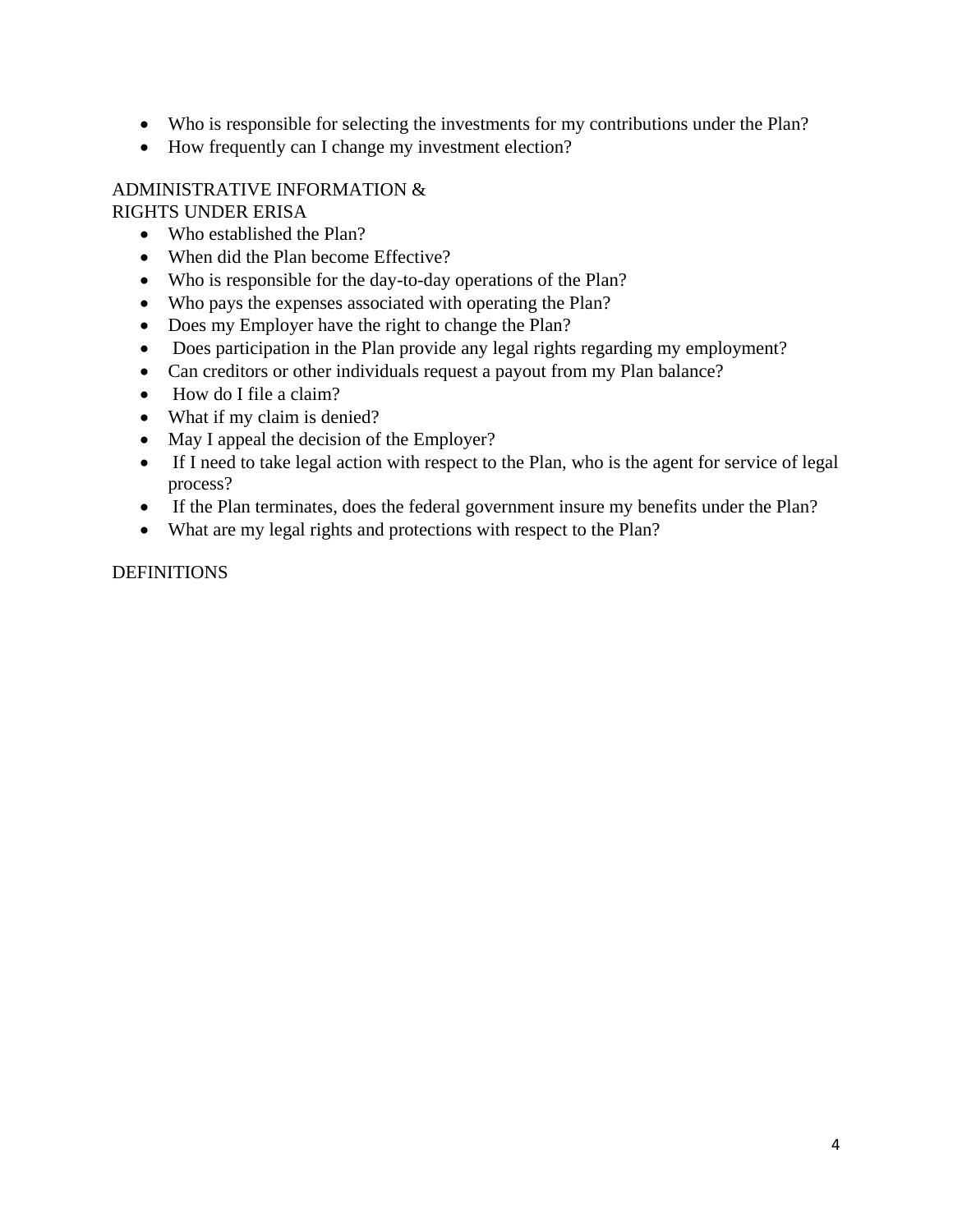### **ELIGIBILITY**

#### **Am I eligible to participate in the Plan?**

You will be eligible to contribute a portion of your pay to the Plan as a pre-tax Deferral or as a Roth Deferral, **unless** you fall into one of the following categories of excluded employees.

- You are eligible to defer a portion of your Compensation into a different 403(b) plan offered by your Employer.
- You are a nonresident alien and you received no income from within the United States.
- You are a student enrolled and regularly attending classes offered by your Employer and your Employer is a school, college or university. This exclusion does not apply to individuals whose primary relationship with the Employer is employment but who have enrolled in classes.

You will be eligible to participate in the Plan **and** receive contributions made by your Employer after meeting certain requirements described below, **unless** you fall into one of the following categories of excluded employees.

- You are a nonresident alien and you received no earned income from within the U.S.
- You are a member of a collective bargaining unit and your exclusion from coverage under this Plan was part of the negotiated agreement.
- You are a student enrolled and attending classes offered by your Employer and your Employer is a school, college, or university. This exclusion does not apply to individuals whose primary relationship with the Employer is employment but who have enrolled in classes.
- You are an employee who works less than 50% of the regular full time schedule for your position or are an employee who the Employer classified as a temporary employee, provided you do not work more than 1000 hours during an Eligibility Computation Period.
- You are a leased employees or an employee classified as an Associate Coach
- You are a ,non-tenure track faculty member who teaches less than 14 credit hours per academic year
- **•** You are a non-management catering employee.

The Plan document is being amended or restated on to new Plan documents. If you were eligible to participate in the prior plan, you will continue to be eligible to participate in this Plan without satisfying any additional age or service requirements.

#### **What requirements do I have to meet before I am eligible to participate in the Plan?**

Unless you fall into one of the categories of excluded employees, you will be immediately eligible to:

• defer a portion of your pay as a pre-tax Deferral or Roth Deferral into the Plan

Unless you are part of an excluded class of employees, you must complete one year of service before you are eligible to receive Employer contributions. Matching Contributions will begin upon enrollment. There is no service requirement for deferring a portion of your Compensation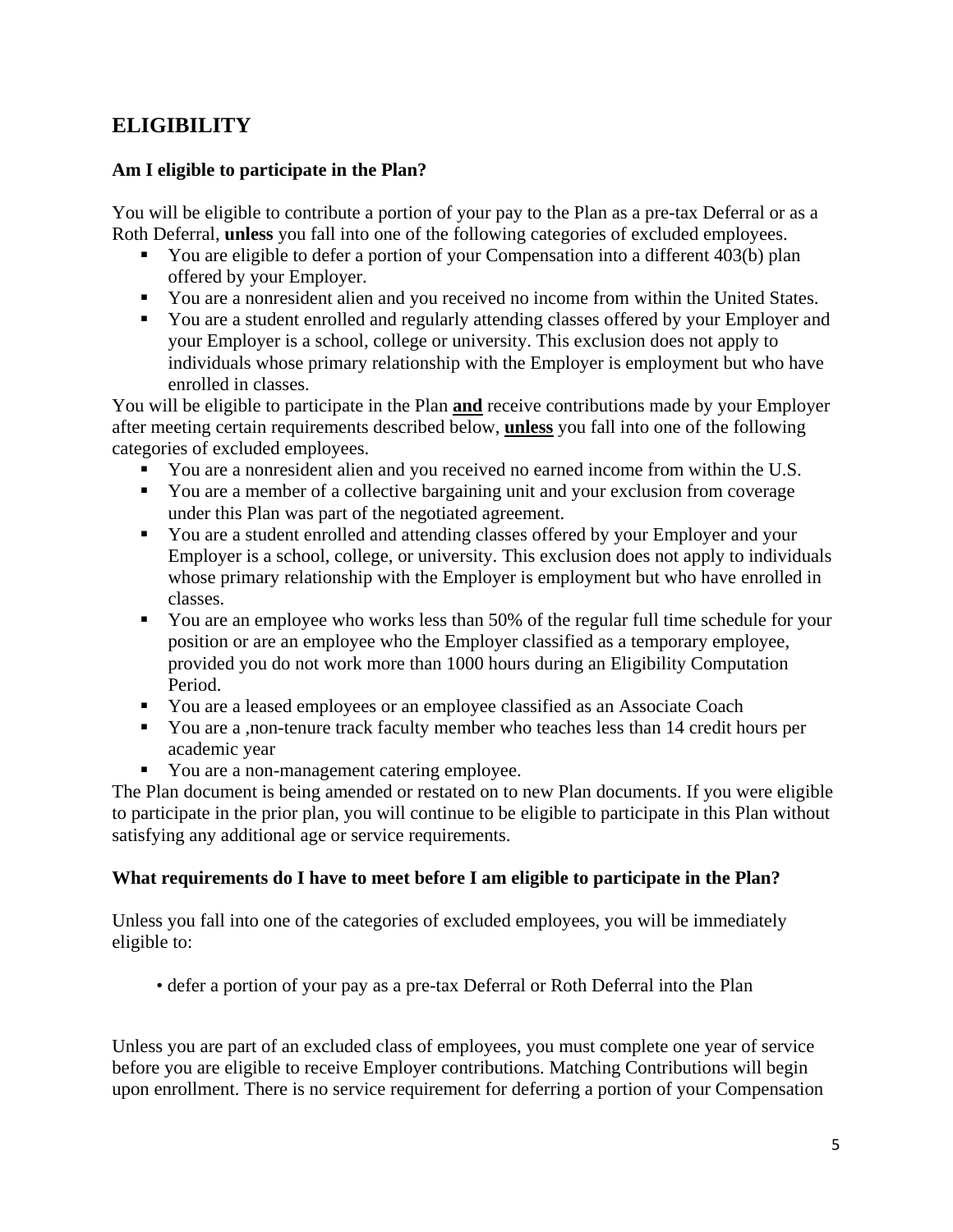as a pre-tax Deferral or Roth Deferral. If you have been fully vested in an employer sponsored plan within the preceding 12 months before beginning employment at Augustana, the waiting period for receiving Employer contributions will be waived as long as you have provided documents that demonstrate your prior fully-vested participation within the necessary time period.

#### **When can I enter the Plan?**

Deferral Contributions You will be able to contribute a portion of your pay into the Plan as a pretax Deferral and Roth Deferral as soon as administratively feasible after your hire date.

Employer Contributions and Matching Contributions Once you have met the eligibility and service requirements listed above, you will enter the Plan and become eligible to receive Employer Contributions or Matching Contributions from your Employer.

#### **What happens to my Plan eligibility if I terminate my employment and am later rehired?**

Once you satisfy the eligibility requirements and enter the Plan, you will continue to participate while you are still employed by the Employer, even if you have a break in eligibility service. A break in service occurs when you do not work more than 500 hours. If you had not yet satisfied the eligibility requirements and had a break in eligibility service, periods before your break in service will not be taken into account and you will have to satisfy the eligibility requirements following your break in service. Periods during which you have a break in eligibility service will not count against you if you were absent because of a Family Medical Leave, were serving in the military, or provided service during a national emergency and re-employment is protected under federal or state law, and you return to employment within the time required by law. If you terminate employment and are later rehired, you will be able to defer a portion of your Compensation as a Deferral as soon as administratively feasible after being rehired. If you had met the eligibility requirements for Employer Contributions or Matching Contributions and were a Participant in the Plan before terminating employment or having a break in eligibility service, and are later rehired, you will enter the Plan immediately. If you were not a Participant before the break in eligibility service, and are rehired, you will need to again satisfy the Plan's eligibility requirements for Employer Contributions or Matching Contributions.

#### **CONTRIBUTIONS & VESTING**

#### **What amount can I contribute to the Plan?**

Deferrals You will be able to contribute a portion of your Compensation as a pre-tax Deferral or as a Roth Deferral unless you are a member of one of the excluded classes listed previously. The maximum dollar amount that you can contribute to the Plan each year is determined by the Internal Revenue Service and includes contributions you make to certain other deferral plans (e.g., other 401(k) plans, salary deferral SEP plans, and 403(b) tax-sheltered annuity plans). This amount will increase as the cost of living increases. Deferrals (and the related earnings) are always fully vested and cannot be forfeited. So if you were to leave your Employer, you would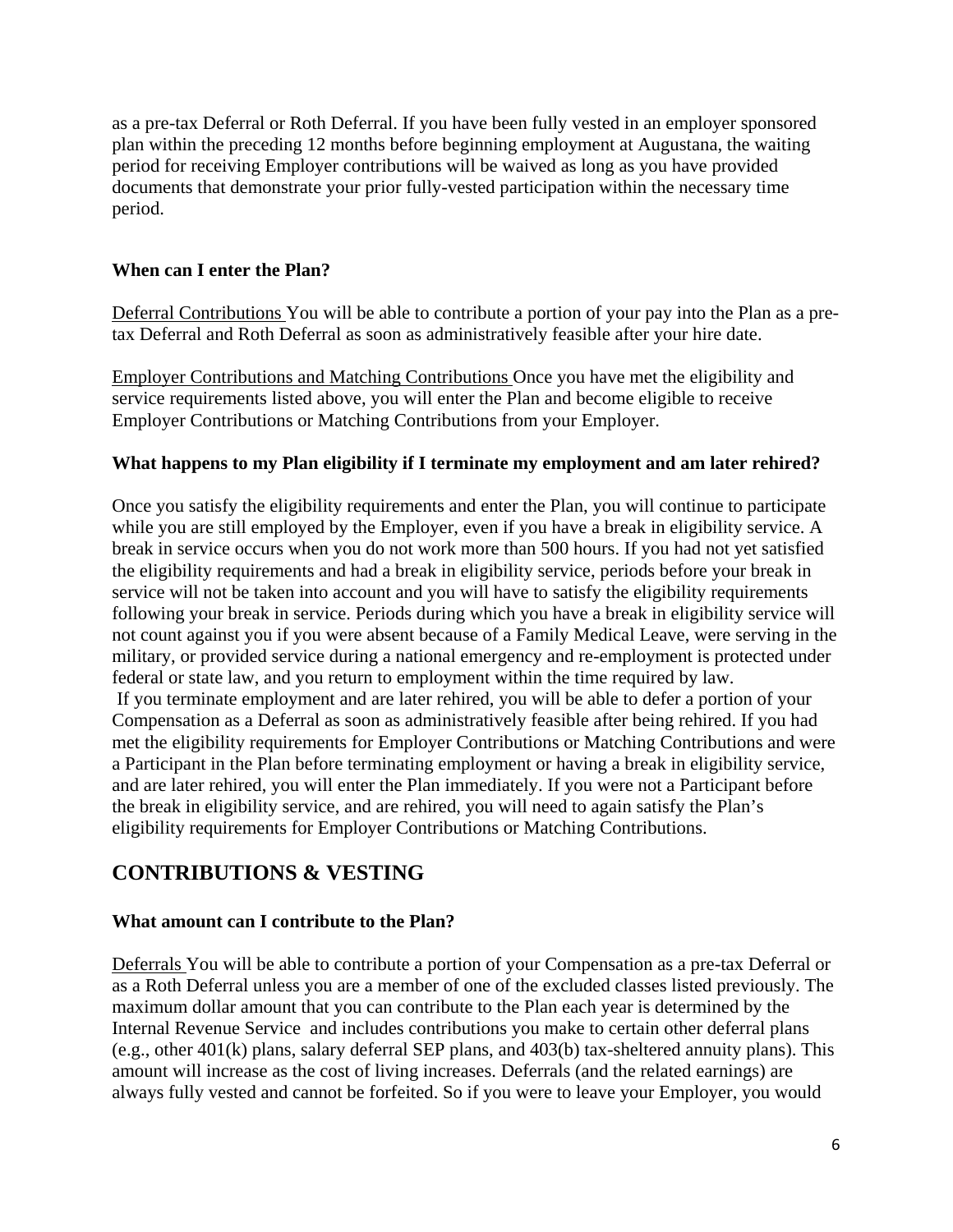be entitled to the full Deferral balance (plus earnings).

The amount of your Compensation that you decide to defer into the Plan generally will be contributed on a pre-tax basis. That means that, unlike the compensation that you actually receive, the pre-tax contribution (and all of the earnings accumulated while it is invested in the Plan) will not be taxed at the time it is paid by your Employer. Instead, it will be taxable to you when you take a payout from the Plan. These contributions will reduce your taxable income each year that you make a contribution but will be treated as compensation for Social Security taxes.

EXAMPLE: Assume your Compensation is \$25,000 per year. You decide to contribute five percent of your Compensation into the Plan. Your Employer will pay you \$23,750 as gross taxable income and will deposit \$1,250 (five percent) into the Plan. You will not pay federal income taxes on the \$1,250 (plus earnings on the \$1,250) until you withdraw it from the Plan.

You also have the choice of treating your Deferrals as Roth Deferrals rather than pre-tax Deferrals. Roth Deferrals are contributed to the Plan from amounts that have already been treated as taxable income. Roth Deferrals will not reduce your taxable income in the year in which you contribute a portion of your Compensation into the Plan. The benefit of making Roth contributions comes when you take a payout from the Plan -when both the original contributions and your earnings on those contributions are paid out tax-free so long as you meet certain requirements for a qualified payout.

EXAMPLE: Your Compensation is \$25,000 per year. You decide to contribute five percent of your Compensation into the Plan. Your Employer will pay you \$23,750 as income and will deposit \$1,250 (five percent) into the Plan. You will include the entire \$25,000 in your taxable income for the year it was earned even though you only received \$23,750. However, when you withdraw the \$1,250 contribution from the Plan, it will be tax free (along with all of the earnings that have accumulated on that contribution) if you take a qualified payout. The earnings will never be taxed if you take a qualified distribution.

Age 50 Catch-up Contributions -If you are eligible to make Deferrals and you turn age 50 before the end of any calendar year, you may defer up to an extra amount (set by the Internal Revenue Service) into the Plan as a pre-tax or Roth contribution once you meet certain Plan limits. The maximum catch-up amount may increase as the cost of living increases. These catch-up contributions will be eligible for Matching Contributions from your Employer.

#### **How do I start making contributions?**

To begin deferring a portion of your Compensation into the Plan, you must follow the procedures established by your Employer.

#### **What if I don't make a specific election to contribute some of my Compensation into the Plan?**

If you are a new employee or an existing employee who is eligible to make Deferrals into the Plan, and you do not make a Deferral election, your Employer will automatically enroll you into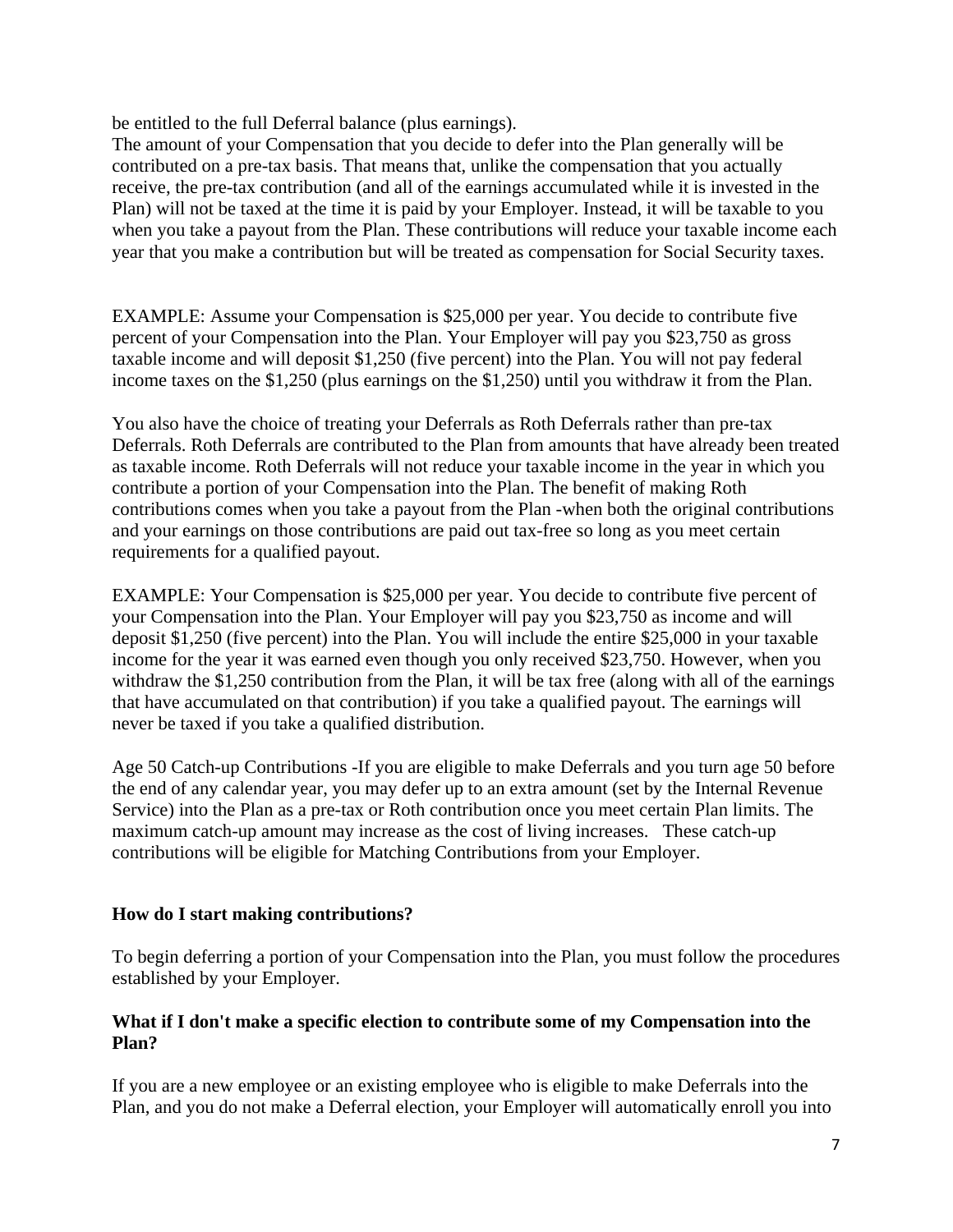the Plan and contribute 4% of your Compensation into the Plan as pre-tax Deferrals. You are not required to contribute a portion of your Compensation into the Plan and may instruct your Employer to stop Deferrals or to defer a different percentage by following the procedures established by your Employer.

EXAMPLE: You are newly eligible to make Deferrals into the Plan but you do not complete your enrollment during the designated time period, or you were previously eligible but did not make a Deferral election. You will automatically be enrolled in the Plan and 4% of your Compensation will be contributed to the Plan as a pre-tax Deferral rather than being paid to you as Compensation.

EXAMPLE: You are eligible to contribute a portion of your Compensation as a Deferral and enroll in the Plan by electing 0%. Because you made a specific election regarding your Deferrals, you will be enrolled in the Plan but none of your Compensation will be contributed to the Plan.

All employees enrolled in the Plan, will have an increase in the Deferral amount each year of one (1) percent on the payroll period following September  $1<sup>st</sup>$  of each year up to a maximum of ten (10) percent. You may instruct your Employer to stop your Deferrals or to defer a different percentage or dollar amount by following the procedures established by your Employer.

#### **Can I change my contribution rate or stop making Deferrals after I start participating in the Plan?**

You may change the amount you are deferring into the Plan or stop making Deferrals altogether at the times determined by your Employer. You may also change the amount of your Deferrals that are characterized as pre-tax versus Roth Deferrals at the times specified by your Employer. This change will apply only to new Deferrals and will not apply to Deferrals already contributed to the Plan.

#### **What if I contribute too much to the Plan?**

If you contribute too much to the Plan as a Deferral, you must take the excess amount (plus any earnings on the excess) out of the Plan by April 15 of the year following the year the money was contributed to the Plan. You must notify your Employer, in writing, of the excess amount by March 1 and request that it be removed. The excess amount is taxable to you in the year you contributed it to the Plan. If you do not remove it by the deadline, additional taxes will apply.

#### **If I make Deferrals to the Plan, will my Employer match any of those contributions?**

If you meet certain eligibility requirements, each year that you contribute a portion of your Compensation into the Plan as a pre-tax Deferral and/or Roth Deferral, your Employer will make a contribution to the Plan as a Matching Contribution on your behalf based on the following formula.

- **100%** match on employee elective deferrals up to a maximum of 4%
- **Minimum of \$500 for employees saving at least 1% as long as you are still employed on** August  $31<sup>st</sup>$  of the plan year.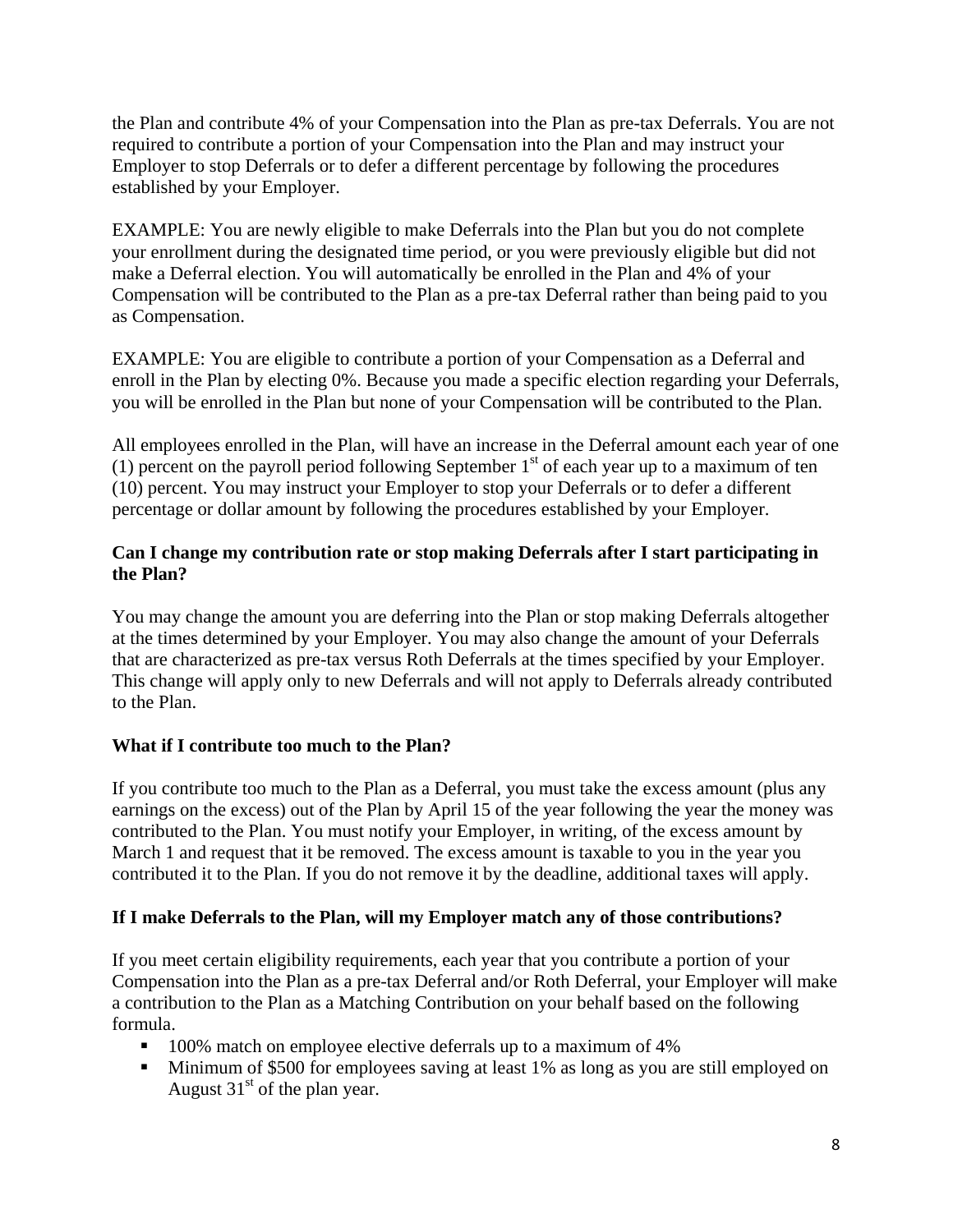#### **Will the Employer make any additional contributions to the Plan?**

For participants who have met certain eligibility requirements, the Employer will make Employer Contributions to the Plan each year.

The Employer Contributions made by the Employer to the Plan will be allocated using a pro rata formula. Under this formula, each eligible Participant will receive an Employer Contribution equal to 7% of their Compensation.

QNEC; Your Employer may decide to make Qualified Nonelective Contributions to the Plan to satisfy special nondiscrimination rules which apply to the Plan. The amount of the Qualified Nonelective Contribution, if any, will be determined each year by your Employer.

#### **If I have money in other retirement plans, can I combine them with my accumulation under this Plan?**

Your Employer may allow you to roll over dollars you have saved in other retirement arrangements into this Plan after you become eligible to participate in the Plan. Your Employer will provide you with the documents or other information you need to determine whether your prior plan balance is qualified to be rolled into this Plan.

The Plan will accept amounts rolled over from the prior plan to this Plan if the prior plan was a:

- Qualified retirement plan (e.g.,  $401(k)$  plan, profit sharing plan, money purchase pension plan, target benefit plan)
- 403(b) tax-sheltered annuity plan
- Government  $457(b)$  plan
- **Traditional IRA**

Rollover contributions are always 100 percent vested and nonforfeitable.

#### **Are there any limits on how much can be contributed for me?**

In addition to the Deferral limit described previously, you may not have total contributions (including Deferrals) of more than the limit set by the Internal Revenue or an amount equal to 100% of your Compensation, whichever is less, allocated to the Plan for your benefit each year. The Internal Revenue Service limit will be increased as the cost of living increases, and is the total amount that can be contributed across all retirement plans sponsored by your Employer.

#### **Will contributions be made for me if I am called to military service?**

If you are reemployed by your Employer after completing military service, you may be entitled to receive certain make-up contributions from your Employer. If your Plan permits Deferrals or Nondeductible Employee Contributions, you may also have the option of making up missed employee contributions and receiving a Matching Contribution, if applicable, on these contributions.

If you are reemployed after military service, contact your Plan Administrator for more information about your options under the Uniformed Services Employment and Reemployment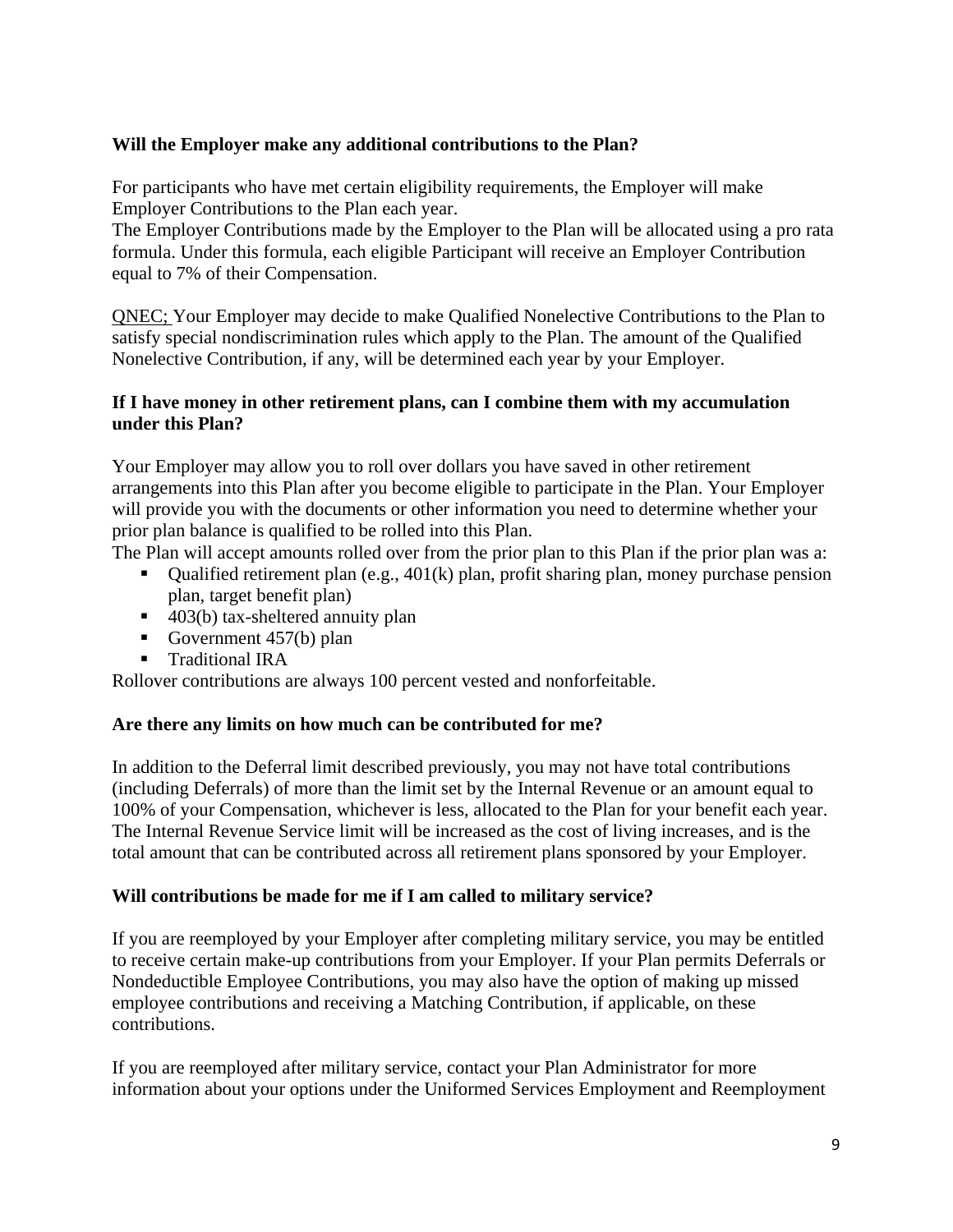Rights Act (USERRA).

#### **Will I be able to keep my Employer contributions if I terminate employment or am no longer eligible to participate in the Plan?**

Contributions that you receive from your Employer are subject to a vesting schedule and could be forfeited if you terminate your employment or have a break in service. You will earn the right to a greater portion of contributions that you receive from your Employer the longer you work for your Employer. Generally, all of your years of service with the Employer count toward determining your vested percentage; however, you must work at least 50% of a regular schedule for your position during each Plan Year to earn a year of vesting service.

The following vesting schedule applies to contributions received from your Employer:

| YEARS OF VESTING SERVICE | <b>VESTED PERCENTAGE</b> |
|--------------------------|--------------------------|
| Less than One            | 0%                       |
|                          | 25%                      |
|                          | 50%                      |
|                          | 75%                      |
|                          | 100%                     |

EXAMPLE: You have worked for your Employer four years and have received \$1,000 in contributions from your Employer. You terminate employment and request a distribution of contributions that you received from your Employer. Because you have four years of vesting service, you will receive 100% or \$1000.

Although your Employer has adopted a vesting schedule, your balance will become 100 percent vested when you reach Normal Retirement Age, the Plan is terminated, contributions to the Plan are discontinued, you die or you incur a Disability.

Like the amounts that you contribute to the Plan as Deferrals, Qualified Nonelective Contributions that you receive from your Employer will always be 100 percent vested and cannot be forfeited, even if you terminate employment or become ineligible to participate in the Plan.

#### **What happens to the nonvested portion of my account if I terminate employment?**

If you terminate employment, you will always retain the right to the vested portion of your Plan balance. Your nonvested portion may be forfeited and used to pay the Plan's administrative expenses or used to reduce future Employer contributions to the Plan. If you are rehired before five breaks in vesting service occur, your forfeited amount will be restored but you may be required to repay the full amount of any payout you have taken. To avoid a break in vesting service, you must work more than 500 hours during any Plan Year.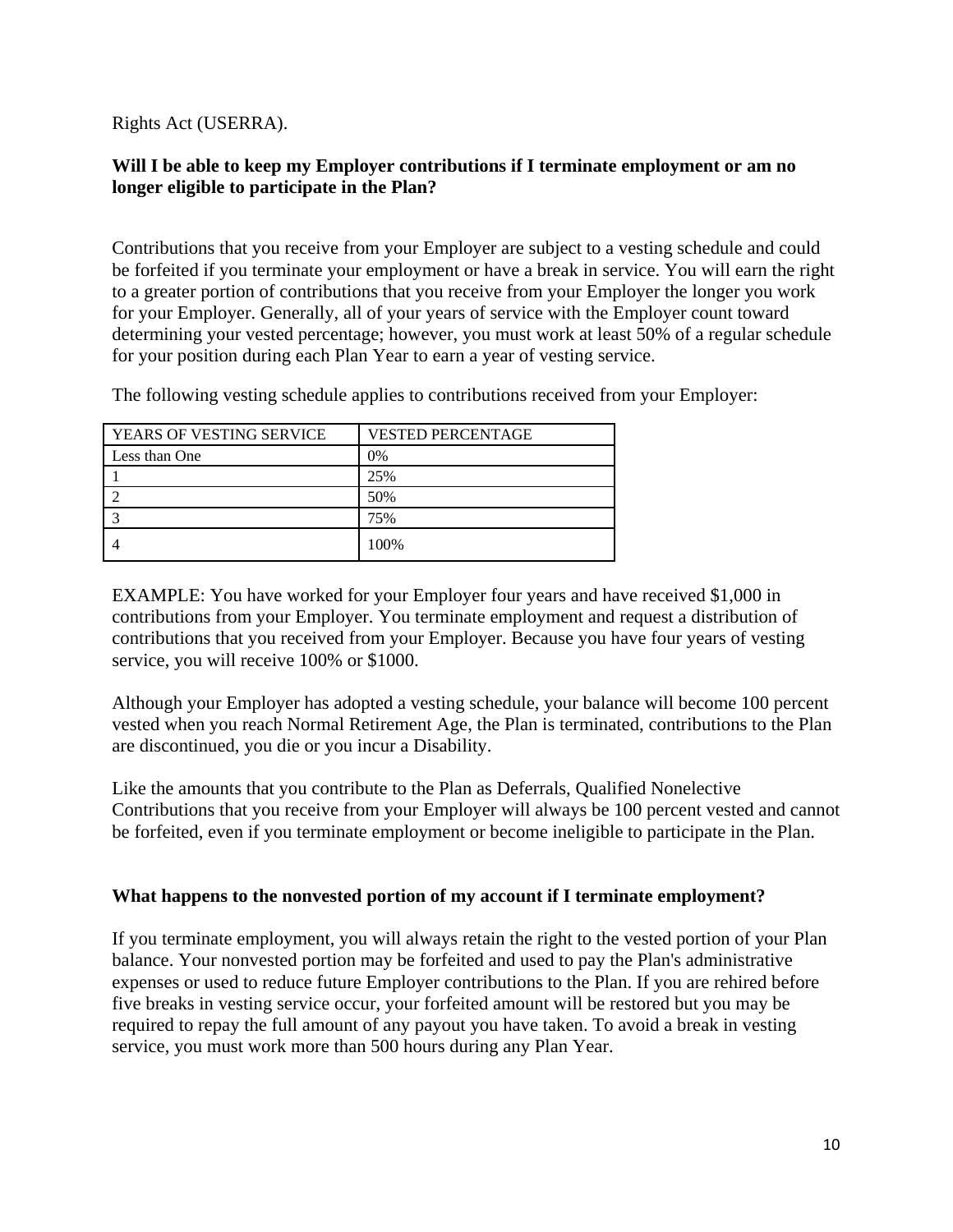## **INVESTING YOUR PLAN ACCOUNT**

#### **What investments are permitted?**

Your Employer (or someone appointed by your Employer) will select the investment vendors and investment options that will be available under the Plan. The investment options will be limited to annuity contracts and mutual funds purchased through a custodial account. The list of approved investment options and vendors may change from time to time as your Employer considers appropriate. Your Employer may restrict the list of vendors who may accept new contributions to the Plan and it may be different from the list of vendors and investment options available once the contributions have been made to the Plan through a contract exchange. You should carefully review the Individual Agreements governing the annuity contracts and custodial accounts, the prospectus, or other available information before making investment decisions.

#### **Who is responsible for selecting the investments for my contributions under the Plan?**

You have the right to decide how your Plan balance will be invested. Your Employer will establish administrative procedures that you must follow to select your investments. Your Employer will designate a list of vendors and investment options that you may select for new contributions to the Plan. You will have the ability to transfer your Plan balance among these vendors and investment options, to the extent permitted by the Individual Agreements. Contact your Employer if you are not certain whether a particular vendor or investment option is permitted under the Plan. If you do not select investments for your Plan account, the Employer will determine how your account will be invested.

Your Employer intends to operate this Plan in compliance with Section 404(c) of the Employee Retirement Income Security Act (ERISA), and Title 29 of the Code of Federal Regulations Section 2550.404c-1. This means that your Employer and others in charge of the Plan will not be responsible for any losses that result from investment instructions given by you or your beneficiary.

#### **How frequently can I change my investment elections?**

You may change your initial investment selections as frequently as permitted under the Individual Agreements.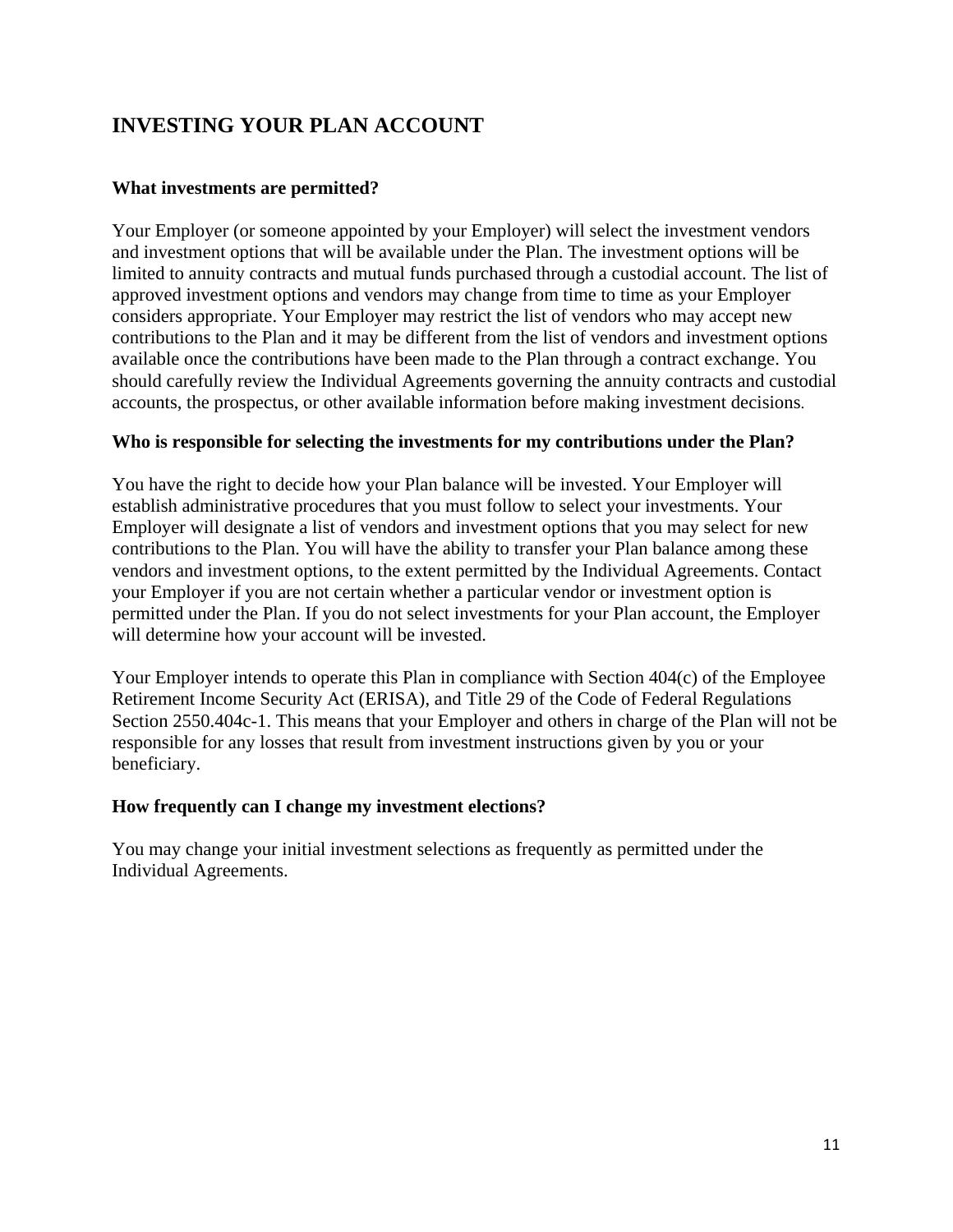## **WITHDRAWING MONEY FROM THE PLAN (AND LOANS)**

#### **When can I take a distribution from the plan?**

You may always request a distribution of contributions you have received from your Employer upon termination of employment after reaching age 59½.

You may request a distribution of Deferrals at the times listed below.

- You terminate employment
- Vou become Disabled
- When you reach age  $59\frac{1}{2}$
- On account of hardship
- At any time with respect to pre-1989 Deferrals invested in an annuity contract

You may request a distribution of the contributions you receive from your Employer at the times listed below, if they are invested in annuity contracts.

- Vou terminate employment
- You become Disabled
- You reach age  $59\frac{1}{2}$

You may request a distribution of the contributions you receive from your Employer at the times listed below, if they are invested in custodial accounts.

- Vou terminate employment
- You become Disabled
- You reach age  $59\frac{1}{2}$

You may elect a distribution of your transfer contributions and/or rollover contributions at any time subject to the restrictions in the Individual Agreements.

#### Hardship

If you experience a financial hardship, you may take a distribution from the Deferrals **you** have contributed to the Plan, unless restricted under the terms of the Individual Agreements.

The following events qualify as a hardship distribution under the Plan:

- medical expenses for you, your spouse or your dependents, or your beneficiary,
- **payment to purchase your principal residence,**
- tuition and education-related expenses for you, your spouse or your dependentsyou're your beneficiary
- payments to prevent eviction from your principal residence,
- funeral expenses for you, your spouse or your dependents, or your beneficiary,
- **•** payments to repair your principal residence that would qualify for a casualty loss deduction.

Before you take a hardship distribution, you must take all other distributions and all nontaxable loans available to you under the Plan. If you take a hardship distribution of Deferrals, you may not be eligible to make Deferrals for the next six months. If you are under age 59½, the amount you take out of the Plan as a hardship distribution may be subject to a 10 percent penalty tax.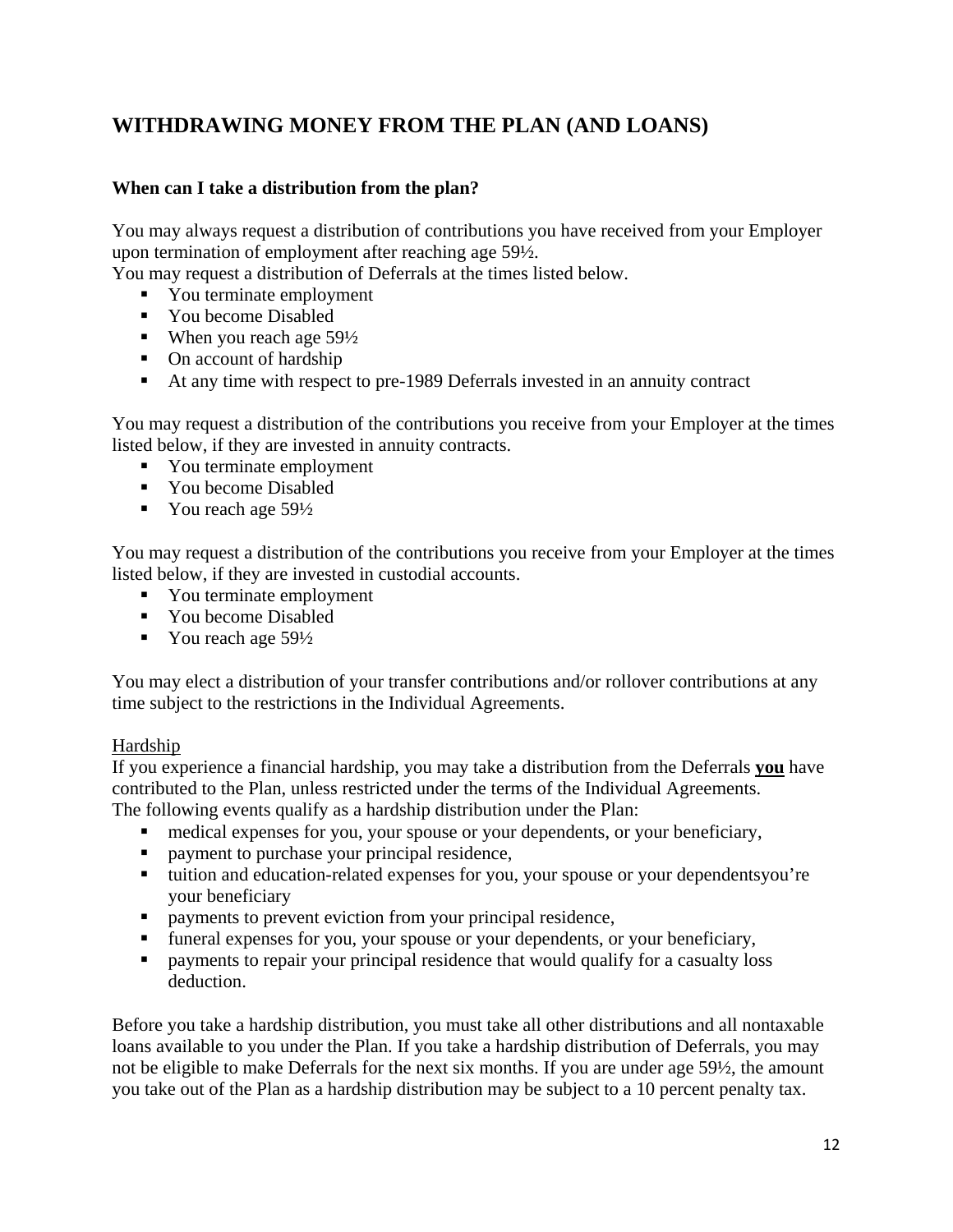This is only required under the safe harbor method of determining hardship. You may be able to take a penalty-free distribution from your Deferrals if you were called to active military duty after September 11, 2001. In order to qualify for these penalty-free distributions, you must have been ordered or called to active duty for a period of at least 180 days or an indefinite period and your distribution must have been taken after you were called to duty and before your active duty ended.

**The Individual Agreements governing the investment options that you selected for your Plan contributions may contain additional limits on when you can take a distribution, the form of distribution that may be available as well as your right to transfer among approved investment options. Please review both the following information in this Summary Plan Description and the terms of your annuity contracts or custodial agreements before requesting a distribution. Contact your Employer or the investment vendor if you have questions regarding your distribution options.** 

#### **How do I request a payout?**

You must complete a payout request form provided or approved by your Employer or follow other procedures established by your Employer for processing distributions.

If you are taking a hardship distribution, you must provide documents to verify that you have a hardship event that qualifies for a Plan distribution.

If you die, become Disabled, or reach age 59½ and you qualify for and request a distribution, your distribution will begin as soon as administratively feasible after the date you (or your beneficiary in the case of your death) request a distribution.

If you terminate your employment and you qualify for and request a distribution, your distribution will begin as soon as administratively feasible after the date you (or your beneficiary in the case of your death) request a distribution.

#### **If I am married, does my spouse have to approve my distributions from the Plan?**

If you are married, you must get written consent from your spouse to take a distribution from the Plan in any form other than a qualified joint and survivor annuity. Your spouse's consent is also needed if you want to name someone other than your spouse as your beneficiary. The annuity would need to be structured to provide a benefit while you are both alive and then to provide a survivor benefit that is equal to 50 percent of the amount you received while you were both living. You can designate a different survivor percentage subject to certain limits under the qualified optional survivor annuity regulations. Your Employer will provide you with more information regarding your annuity options when it comes time for you to make a decision. Follow the procedures established by your Employer to document your spouse's consent to waive the annuity and take the payment in some other form permitted by the Plan. Your spouse must also consent to any Plan loans that you request.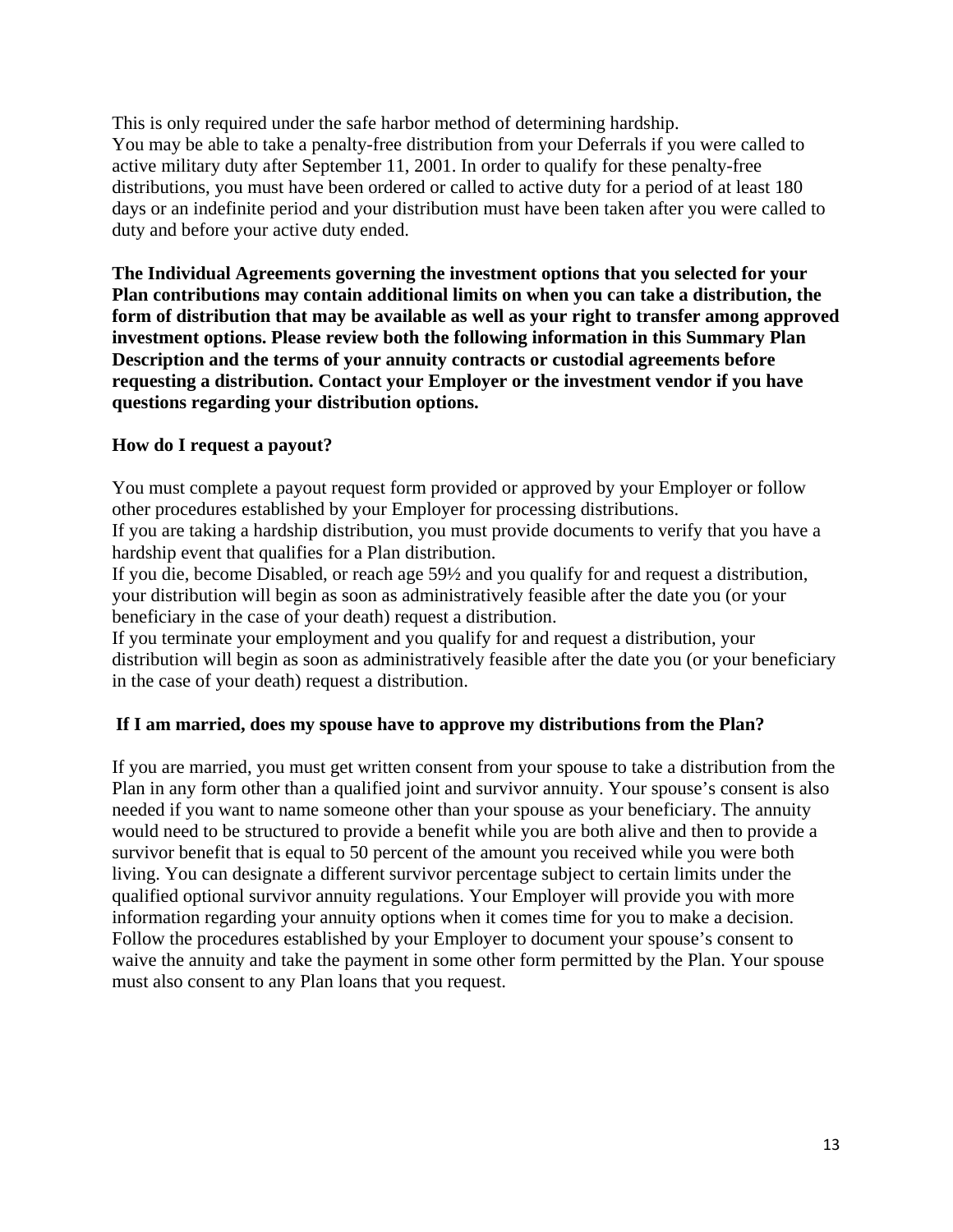#### **How will my money be distributed to me if I request a payout from the Plan?**

If you obtain the proper consents, you may choose from the following options for your payout.

- Ump sum
- Partial payments
- **Installment payments**
- Annuity contract (if assets are held in a custodial account) or converted to an income option (if your assets are invested in an annuity contract)

The Individual Agreements governing the investment options that you selected for your contributions may further restrict your payout options. Please review the annuity contracts or custodial agreements before requesting a distribution and contact your Employer or the investment vendor if you have questions regarding your distribution options.

If your distribution is eligible to be rolled over, you may choose to have your distribution paid to another eligible retirement arrangement. Contact your Employer for information regarding rollover procedures.

#### **Do any penalties or restrictions apply to my payouts?**

Generally, if you take a payout from the Plan before you are age 59½, a 10 percent early distribution penalty will apply to the taxable portion of your payout. There are some exceptions to the 10 percent penalty. Your tax adviser can assist you in determining whether you qualify for a penalty exception.

If your payout is eligible to be rolled over, 20 percent of the taxable portion of your payout will be withheld and remitted to the IRS as a credit toward the taxes you will owe on the payout amount unless you do a direct rollover.

EXAMPLE: You request a \$10,000 payout from the pre-tax portion of your Plan balance. If the amount is eligible to be rolled over to another plan, but you choose not to roll it over directly, you will receive \$8,000 and \$2,000 will be remitted to the IRS.

#### **Can I take a loan from the Plan?**

Although the Plan is designed primarily to help you save for retirement, you may take a loan from the Plan as outlined below, subject to the terms and restrictions in the Individual Agreements. Please review your annuity contracts or custodial agreements before requesting a loan. Contact your Employer or the investment vendor if you have questions regarding your loan options.

The Individual Agreements governing the investment options that you selected for your Plan contributions may contain additional limits on when you can take a loan. Please review both the following information in this Summary Plan Description and your annuity contracts or custodial agreements before requesting a loan. Contact your Employer or the investment vendor if you have questions regarding your loan options.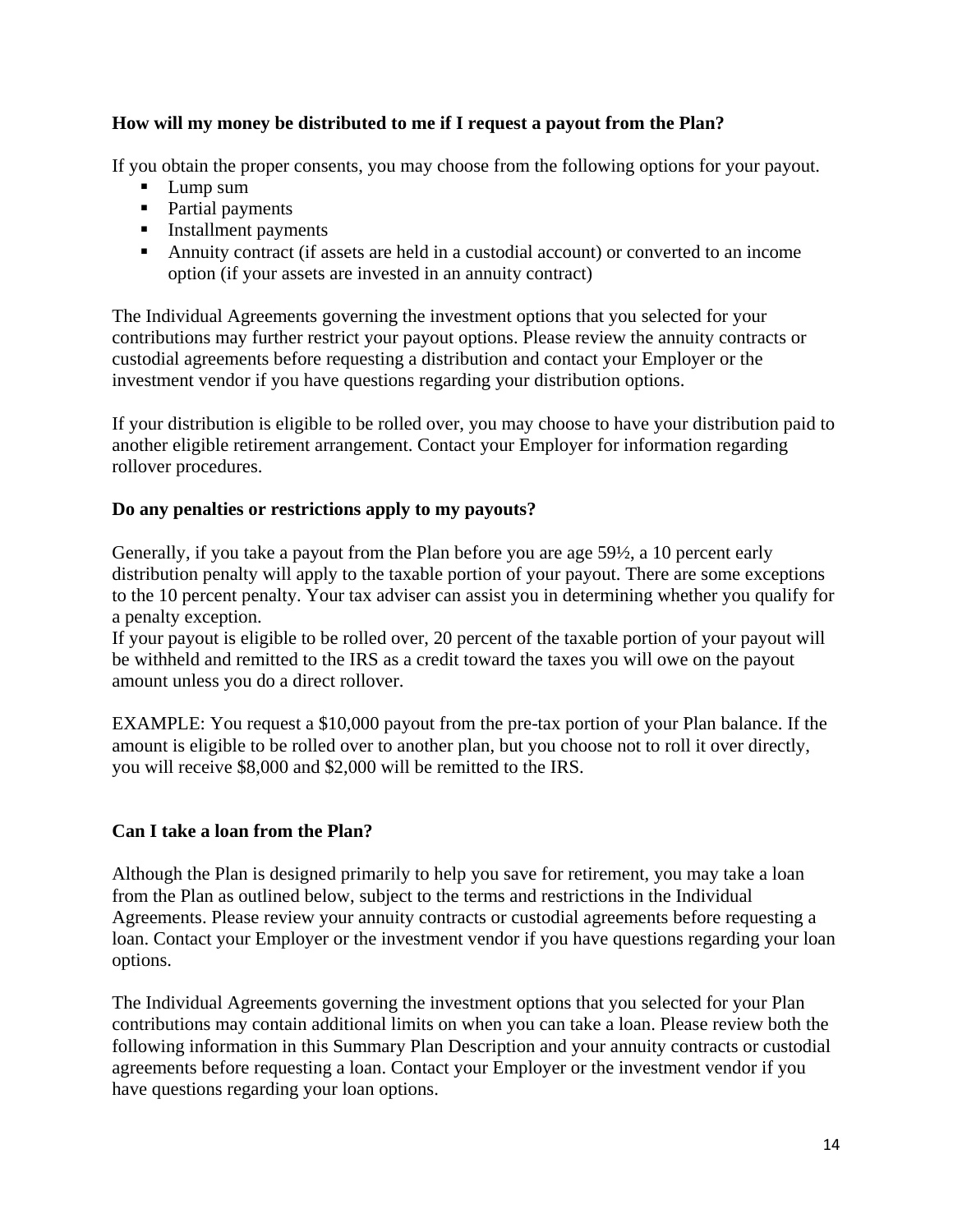Generally the minimum loan amount that you may take is \$1,000 and the maximum loan amount is \$50,000. The maximum amount you can borrow may be less, however, depending on two factors: 1) the amount of your accumulation under the Plan, and 2) whether you have taken other loans from any of this Employer's plans within the last year. If you have not had a plan loan in the previous year, your maximum loan cannot be greater than one-half of your vested account balance or \$50,000, whichever is less. If you have had another loan, the \$50,000 maximum will be reduced by the highest outstanding loan balance in the 12 month period prior to the new loan.

If your loan is being taken from a TIAA-CREF Annuity, your maximum loan amount is further limited to

1) 45% of your combined TIAA and CREF accumulation attributable to participation under this Plan; or

2) 90% or your CREF and TIAA Real Estate accumulation attributable to participation under this Plan for Retirement Loan (RL) loans or

3) 90% of your TIAA Annuity accumulation attributable to participation under this Plan for a Group Supplemental Retirement Annuity (GSRA) loan.

If you default on a loan, your right to a future loan may be restricted. Further, the maximum amount that you can borrow from the Plan will be reduced by the amount in default (plus interest) until the defaulted amount can be deducted from your Plan accumulation. If more than one employer contributed to your TIAA-CREF Annuities, you can only take loans based on the amount you accumulated under this Employer's plan. You should check with your other employers for the rules that apply to loans from the amounts you accumulated while working for the other employers.

Your loans may not exceed the present value of your Elective Deferrals.

You will be permitted to have an unlimited number of loans outstanding at any time, unless further limited by investments as noted above. If your loan is used to purchase a primary residence, you must repay it within ten years. Other loans must be repaid within one to five years.

#### **How do I apply for a loan?**

To apply for a loan you must complete the loan application provided (or approved) by your Employer and pay any applicable loan fees.

#### **What is the interest rate for my loan?**

The interest rate for your loan will vary, as described below, depending upon how your retirement balance is invested.

Group Supplemental Retirement Unit-Annuity (GSRA) contract -The interest rate is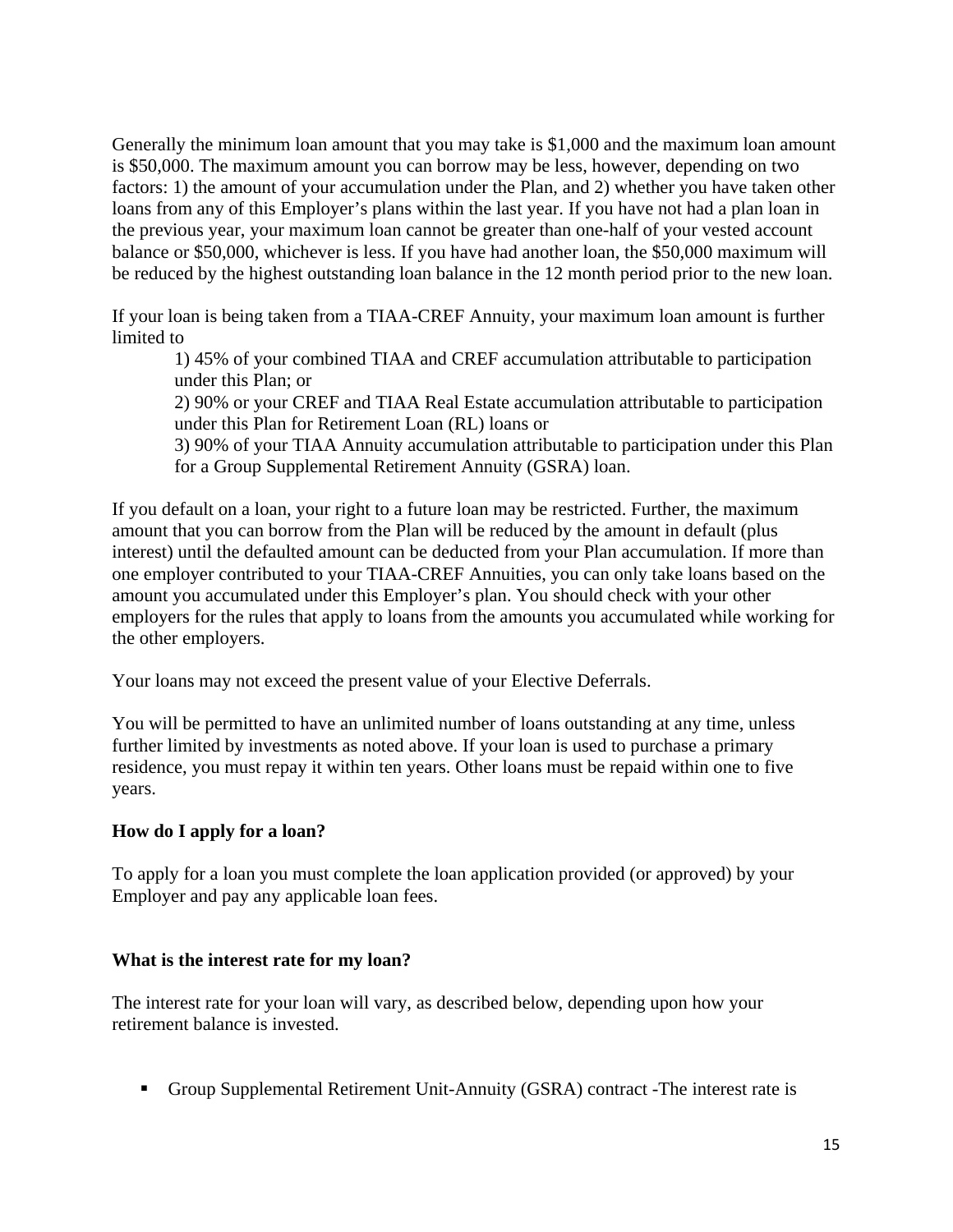variable and can increase or decrease every three months. The interest rate you pay initially will be the higher of 1) the Moody's Corporate Bond Yield Average for the calendar month ending two months before your loan is issued; or 2) the interest rate credited before your annuity starting date, as stated in the applicable rate schedule, plus 1 percent. Thereafter, the rate may change quarterly, but only if the new rate differs from your current rate by at least ½ percent.

- Retirement Loan (RL) contract -For all Employers except those located in Arkansas, Hawaii, or New Jersey, the interest rate you pay initially will be the higher of 1) the Moody's Corporate Bond Yield Average for the calendar month ending two months before your loan is issued; or 2) the interest credited before your annuity starting date, as stated in the applicable rate schedule, plus 1 percent. Thereafter the rate will change annually, but only if the Moody's Corporate Bond Yield Average for the calendar month ending two months before the anniversary of your loan differs from your current rate by at least a half percent. If the latest average differs by less, your interest rate will remain the same for the next year. For Employers located in Arkansas, Hawaii, or New Jersey, the interest rate will be a fixed rate of 8 percent.
- TIAA-CREF mutual funds -The interest rate for loans from TIAA-CREF mutual funds will be fixed for the term of the loan and will be equal to the Federal Reserve Board Bank prime loan rate plus 1 percent at the time of the loan origination.

#### **What if I don't repay my loan?**

You will be required to repay the loan amount (plus interest) to the Plan. If you default on the loan, you will be taxed on the amount of the outstanding loan balance and will be subject to a 10 percent penalty if you are under age 59½. In addition, your Employer has the right to foreclose its security interest in the portion of your vested account under the Plan that you pledged as security for the loan, when an event allowing a Plan distribution occurs. The following events will cause a loan default:

- Not repaying your loan as set forth in your loan agreement.
- Breaching any of your obligations under your loan agreement.
- Severing your employment (for loans from mutual funds in custodial accounts)

If your loan is defaulted, your Employer has the right to foreclose the security interest in your vested account balance pledged for repayment, when an event which triggers a distribution of your benefits occurs. In addition, the loan administrator will report the loan default to the IRS and the outstanding loan amount and accrued interest will be treated as a taxable distribution. If you are under age 59½, this could result in a 10 percent penalty on the taxable portion of the default.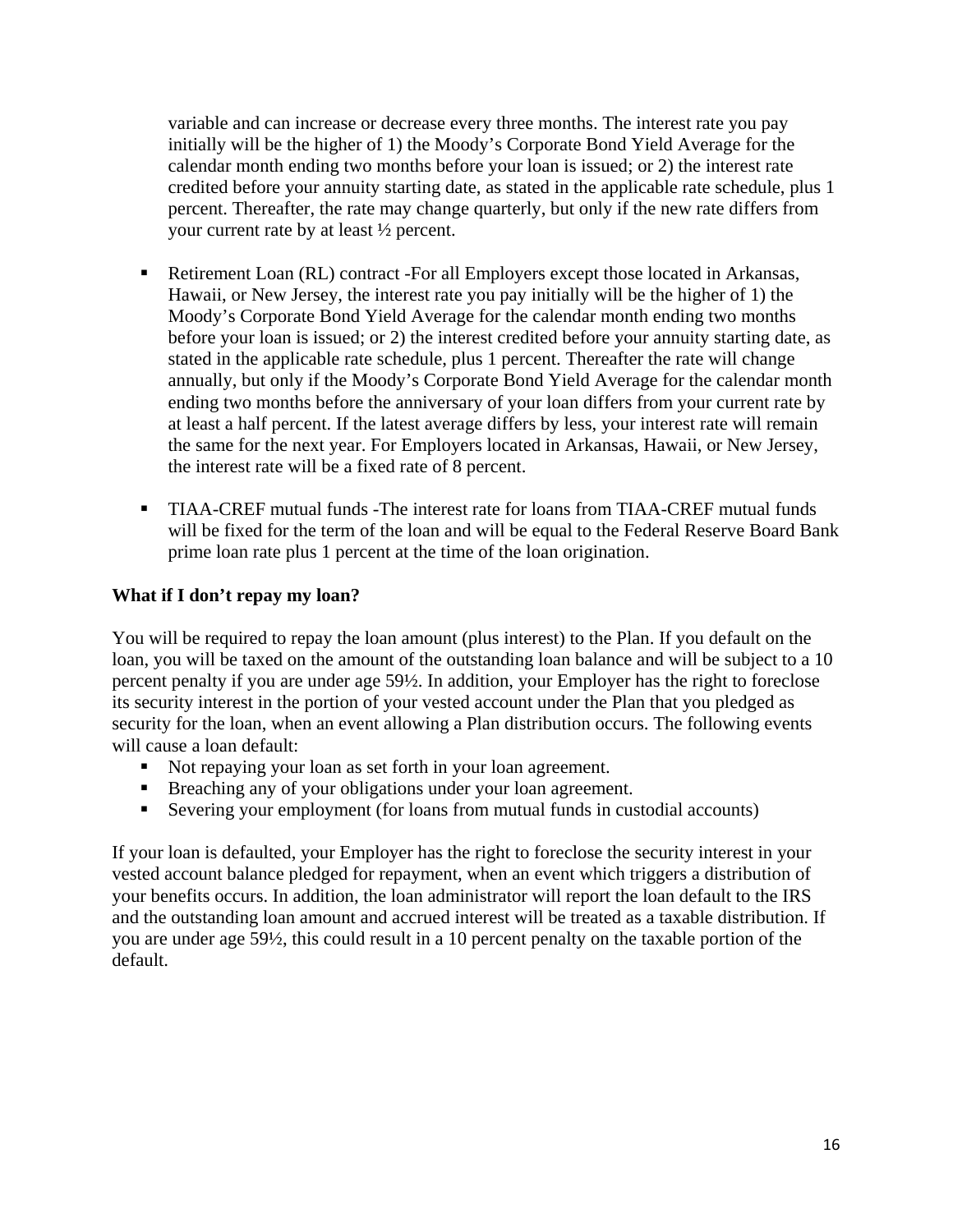#### **What if I die before receiving all of my money from the Plan?**

If you die before taking all of your assets from the Plan, the remaining balance will be paid to your designated beneficiary. To designate your beneficiary, you must follow the procedures established by your Employer. If you are married and decide to name someone other than your spouse as your beneficiary, your spouse must consent in writing to your designation. It is important to review your designation from time to time and update it if your circumstances change (e.g., a divorce, death of a named beneficiary).

If you do not name a beneficiary, 50% of your balance will be paid to your spouse and 50% will be paid to your estate. If you do not name a beneficiary and have no surviving spouse, your remaining balance in the Plan will be paid to your estate, unless a different alternative is provided in the Individual Agreement.

If your Plan balance is \$5,000 or less at the time of your death, your beneficiary will generally have the same options regarding the form of the distribution that are available to you as a Participant. If the balance is greater than \$5,000, your beneficiary may be required to take the payouts in the form of a life annuity, unless the annuity has been properly waived by you and your spouse during your lifetime. Your beneficiary may also have the option of rolling their distribution into an IRA. The Individual Agreements governing the investment options that you selected for your contributions may further restrict your beneficiary's options regarding the manner in which the accumulation will be distributed.

If you die after beginning age 70½ distributions, as described in the following question, your beneficiary must continue taking distributions from the plan at least annually. If you die before beginning age 70½ payments, your beneficiary may have the option of (1) taking annual payments beginning the year following your death (or the year you would have reached age 70½, if your spouse is your beneficiary), or (2) delaying their distribution until the year containing the fifth anniversary of your death, provided they take the entire amount remaining during that fifth year.

#### **How long can I leave the money in my Plan?**

When you terminate from employment, your balance will generally not be paid out of the Plan until you request a payout from your Employer.

Age 70½ Required Distributions When you reach age 70½ you will generally need to begin taking a distribution each year based on your balance in the Plan. However, unless you own more than 5% of the Employer, you can delay required distributions until you actually separate from service. Contributions for periods before 1987 (excluding earnings on those contributions) will generally not be subject to the required distribution rules until you reach age 75. You may also have the option to satisfy your required minimum distribution from the Plan by aggregating all your 403(b) plans and taking the required minimum distribution from any one or more of the individual 403(b) plans.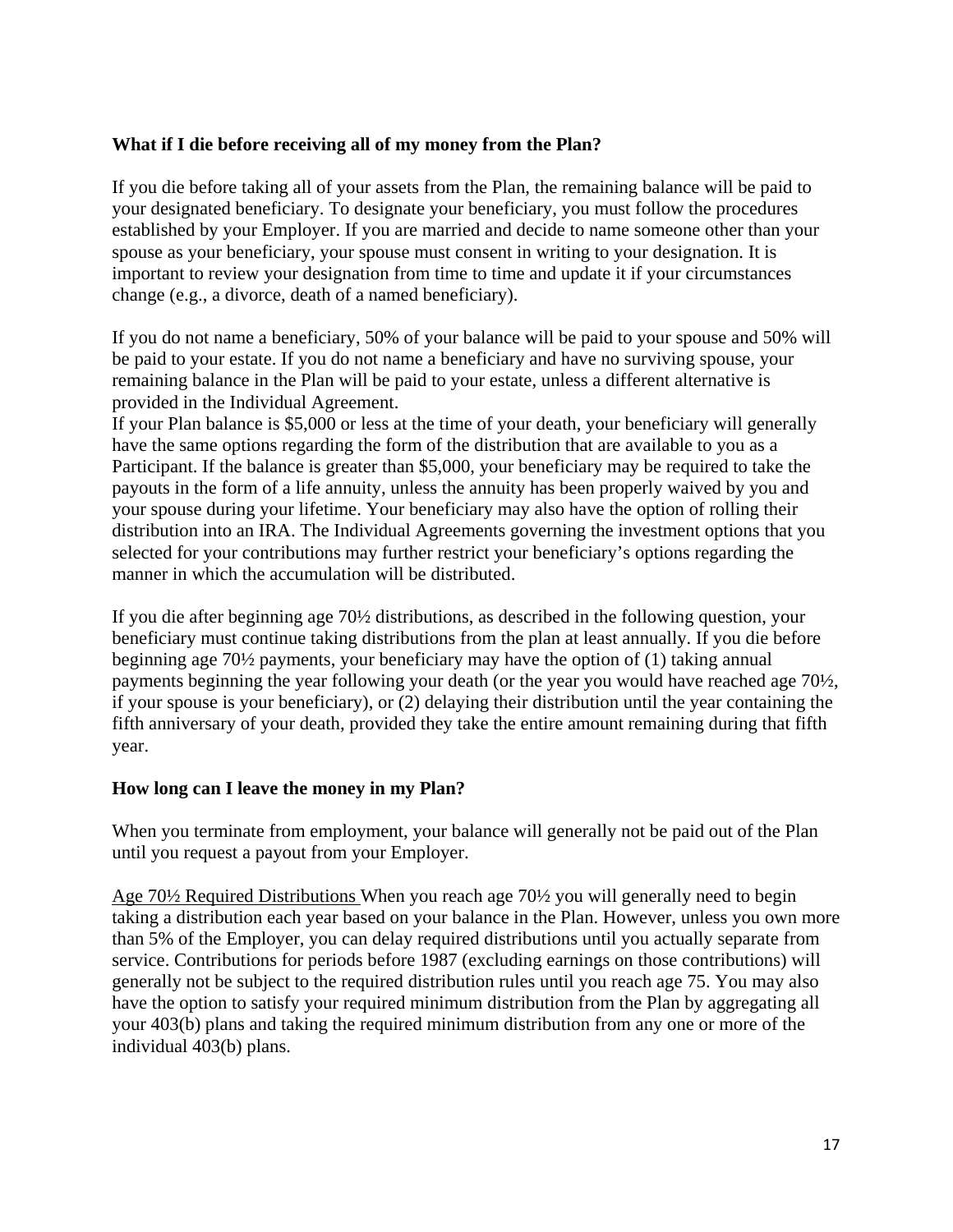#### **What if the Plan is terminated?**

If the Plan is terminated, your entire account balance will be distributed from the Plan. To the extent you are invested in an annuity contract, you will receive a distribution of the contract.

#### **ADMINISTRATION INFORMATION AND RIGHTS UNDER ERISA**

#### **Who established the Plan?**

The official name of the Plan is Augustana College Retirement Plan The Employer who adopted the Plan is: Augustana College

639 38th St Rock Island, IL 61201-2296 309-794-7452 Federal Tax Identification Number: 36-2166962 Fiscal Year End: 06/30 Your Employer has assigned Number 003 to the Plan. The Plan is a 403(b) defined contribution plan, which means that contributions to the Plan made on your behalf (and earnings) will be separately accounted for within the Plan.

#### **When did the Plan become effective?**

Your Employer has amended and restated the Augustana College Retirement Plan which was originally adopted 09/01/1964. The effective date of this amended Plan is 09/02/2014.

#### **Who is responsible for the day-to-day operations of the Plan?**

Your Employer is responsible for the day-to-day administration of the Plan. To assist in operating the Plan efficiently and accurately, your Employer may appoint others to act on its behalf or to perform certain functions.

#### **Who pays the expenses associated with operating the Plan?**

All reasonable Plan administration expenses including those involved in retaining necessary professional assistance may be paid from the assets of the Plan, to the extent permitted by the Individual Agreements. These expenses may be allocated among you and all other Plan participants or, for expenses directly related to you, charged against your account balance. Examples of expenses that may be directly related to you include general recordkeeping fees and expenses related to processing your distributions or loans (if applicable), qualified domestic relations orders, and your ability to direct the investment of your Plan balance, if applicable. Finally, the Employer may, in its discretion, pay any or all of these expenses. For example, the employer may pay expenses for current employees, but may deduct the expenses of former employees directly from their accounts. Your Employer will provide you with a summary of all Plan expenses and the method of payment of the expenses upon request.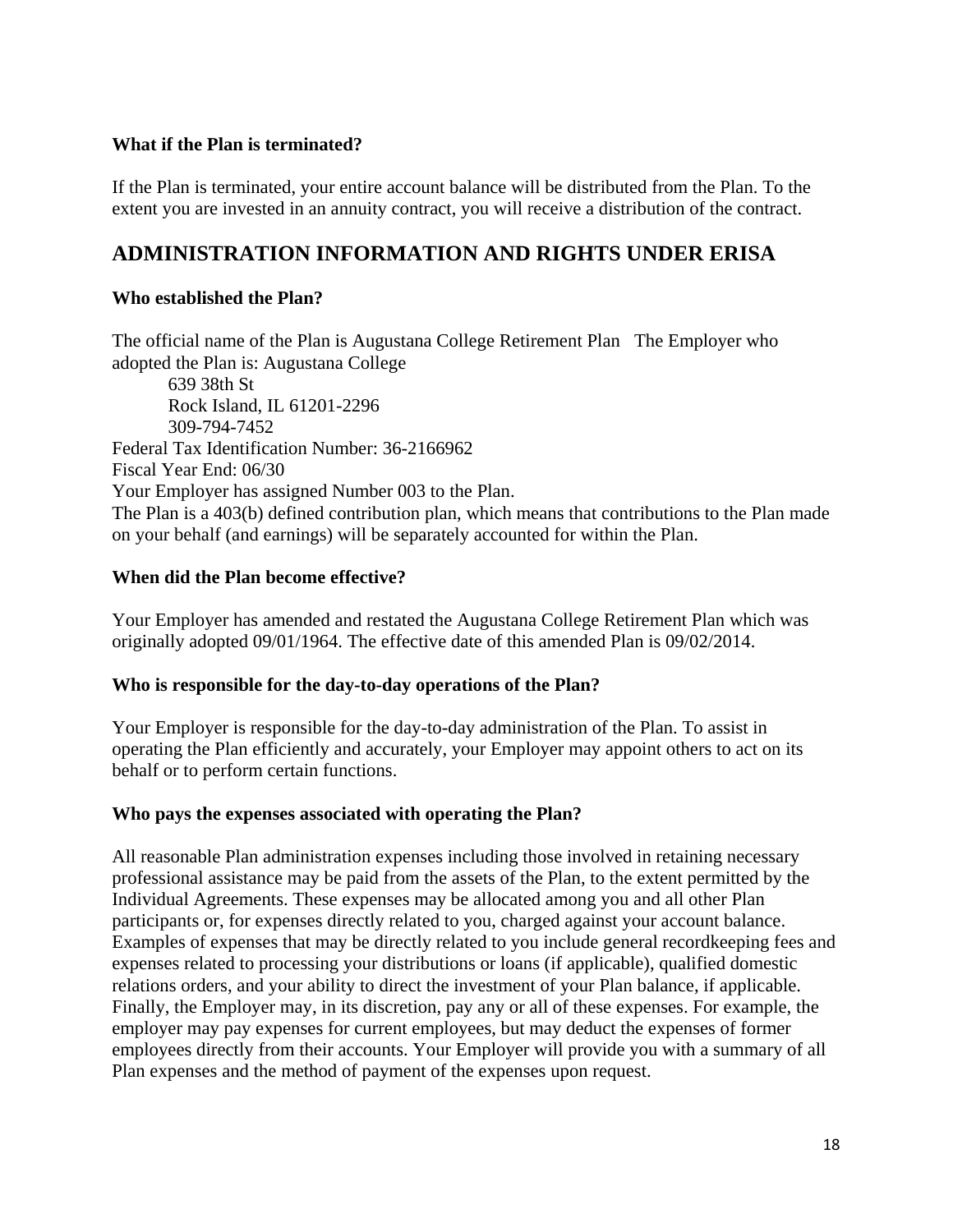#### **Does the Employer have the right to change the Plan?**

The Plan will be amended from time to time to incorporate changes required by the law and regulations governing retirement plans. Your Employer also has the right to amend the Plan to add new features or to change or eliminate various provisions. An Employer cannot amend the Plan to take away or reduce protected benefits under the Plan (e.g., the Employer cannot reduce the vesting percentage that applies to your current balance in the Plan).

Your Employer has elected to retain the following provisions from prior versions of the Plan for certain plan assets.

#### **Does participation in the Plan provide any legal rights regarding my employment?**

The Plan does not intend to, and does not provide, any additional rights to employment or constitute a contract for employment. The purpose of the Summary Plan Description is to help you understand how the Plan operates and the benefits available to you under the Plan. The Plan document is the controlling legal document with respect to the operation of and rights granted under the Plan and if there are any inconsistencies between this Summary Plan Description and the Plan document, the Plan document will be followed.

#### **Can creditors or other individuals request a payout from my Plan balance?**

Creditors (other than the IRS) and others generally may not request a distribution from your Plan balance. One major exception to this rule is that your Employer may distribute or reallocate your benefits in response to a qualified domestic relations order. A qualified domestic relations order is an order or decree issued by a court that requires you to pay child support or alimony or to give a portion of your Plan account to an ex-spouse or legally separated spouse. Your Employer will review the order to ensure that it meets certain criteria before any money is paid from your account. You (or your beneficiary) may obtain, at no charge, a copy of the procedures your Employer will use for reviewing and qualifying domestic relations orders.

#### **How do I file a claim?**

To claim a benefit that you are entitled to under the Plan, you must file a written request with your Employer. The claim must set forth the reasons you believe you are eligible to receive benefits and you must authorize the Employer to conduct any necessary examinations and take the steps to evaluate the claim.

#### **What if my claim is denied?**

Except as described below, if your claim is denied, your Employer will provide you (or your beneficiary) with a written notice of the denial within 90 days of the date your claim was filed. This notice will give you the specific reasons for the denial, the specific provisions of the Plan upon which the denial is based, and an explanation of the procedures for appeal.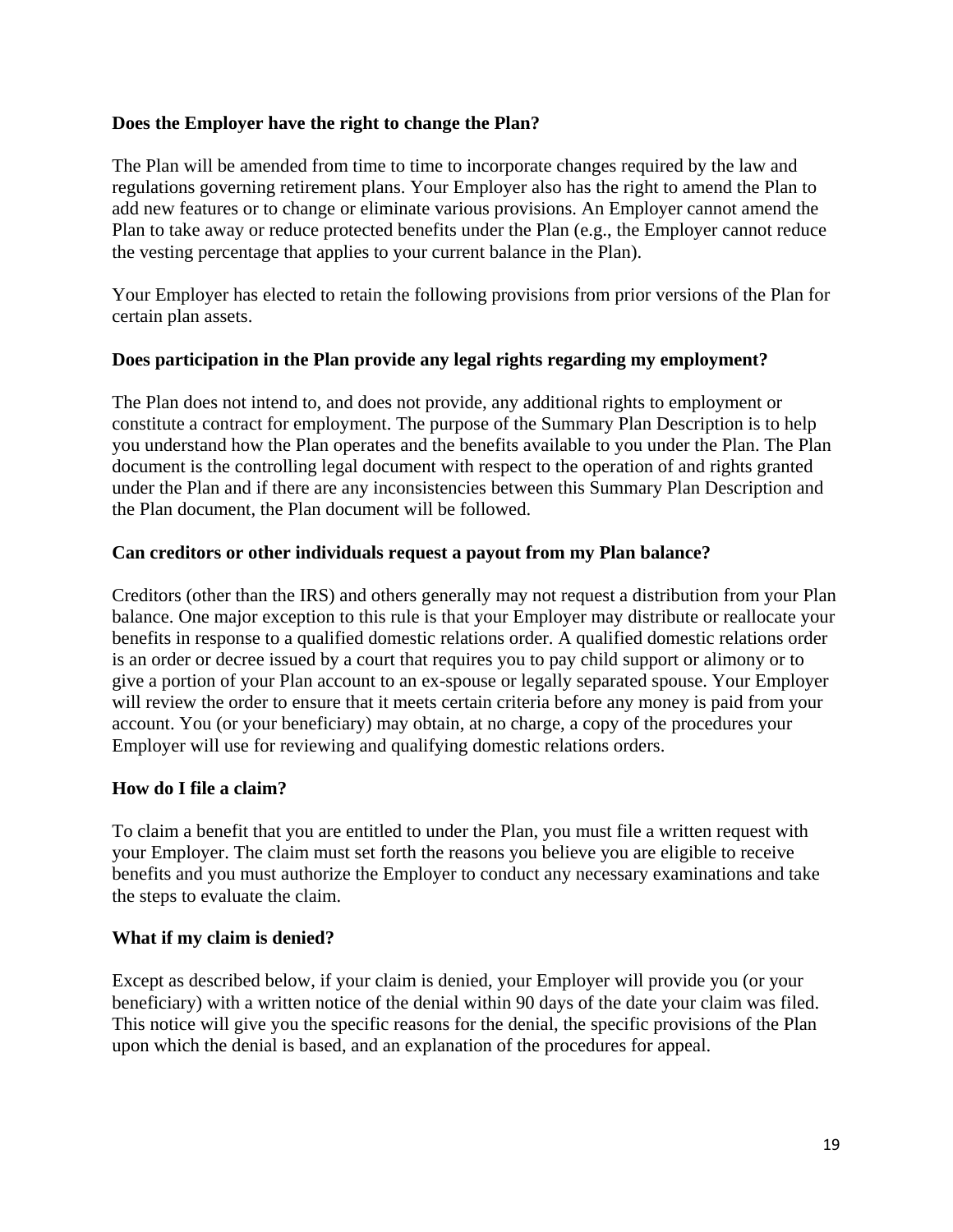In the case of a claim for disability benefits, if the Employer is making a determination of whether you are Disabled, you will be notified of a denial of your claim within a reasonable amount of time, but not later than 45 days after the Plan receives your claim. The 45-day time period may be extended by the Plan for up to 30 days if the Employer determines that an extension is necessary due to matters beyond the control of the Plan. The Employer will notify you, before the end of the 45-day period, of the reason(s) for the extension and the date by which the Plan expects to make a decision regarding your claim.

If, before the end of the 30-day extension, your Employer determines that, due to matters beyond the control of the Plan, a decision regarding your claim cannot be made within the 30-day extension, the period for making the decision may be extended for an additional 30 days, provided that your Employer notifies you, before the end of the first 30-day extension, of the circumstances requiring the additional extension and the date as of which the Plan expects to make a decision. The notice will specifically explain the standards on which the approval of your claim will be based, the unresolved issues that prevent a decision on your claim, and the additional information needed to resolve those issues. You will have at least 45 days within which to provide the specified information.

The period of time within which approval or denial of your claim is required to be made generally begins at the time your claim is filed. If the period of time is extended because you fail to submit information necessary to decide your claim, the period for approving or denying your claim will not include the period of time between the date on which the notification of the extension is sent to you and the date on which you provide the additional information.

Your Employer will provide you with written or electronic notification if your claim is denied. The notification will provide the following:

i. The specific reason or reasons for the denial;

ii. Reference to the specific section of the Plan on which the denial is based;

iii. A description of any additional information that you must provide before the claim may continue to be processed and an explanation of why such information is necessary;

iv. A description of the Plan's review procedures and the time limits applicable to such procedures, including a statement of your right to bring a civil action under Section 502(a) of the Employee Retirement Income Security Act (ERISA) following a claim denial on review; and

v. In the case of a Plan providing disability benefits, if your Employer used an internal rule or guideline in denying your claim, either 1) the specific rule or guideline, or a statement that the rule or guideline was relied upon in denying your claim, and that 2) a copy of the rule or guideline will be provided free of charge to you upon request.

If the claim denial is based on a medical necessity, experimental treatment, or similar situation, either an explanation of the scientific or clinical basis for the denial, applying the terms of the Plan to your medical circumstances, or a statement that an explanation will be provided free of charge upon request.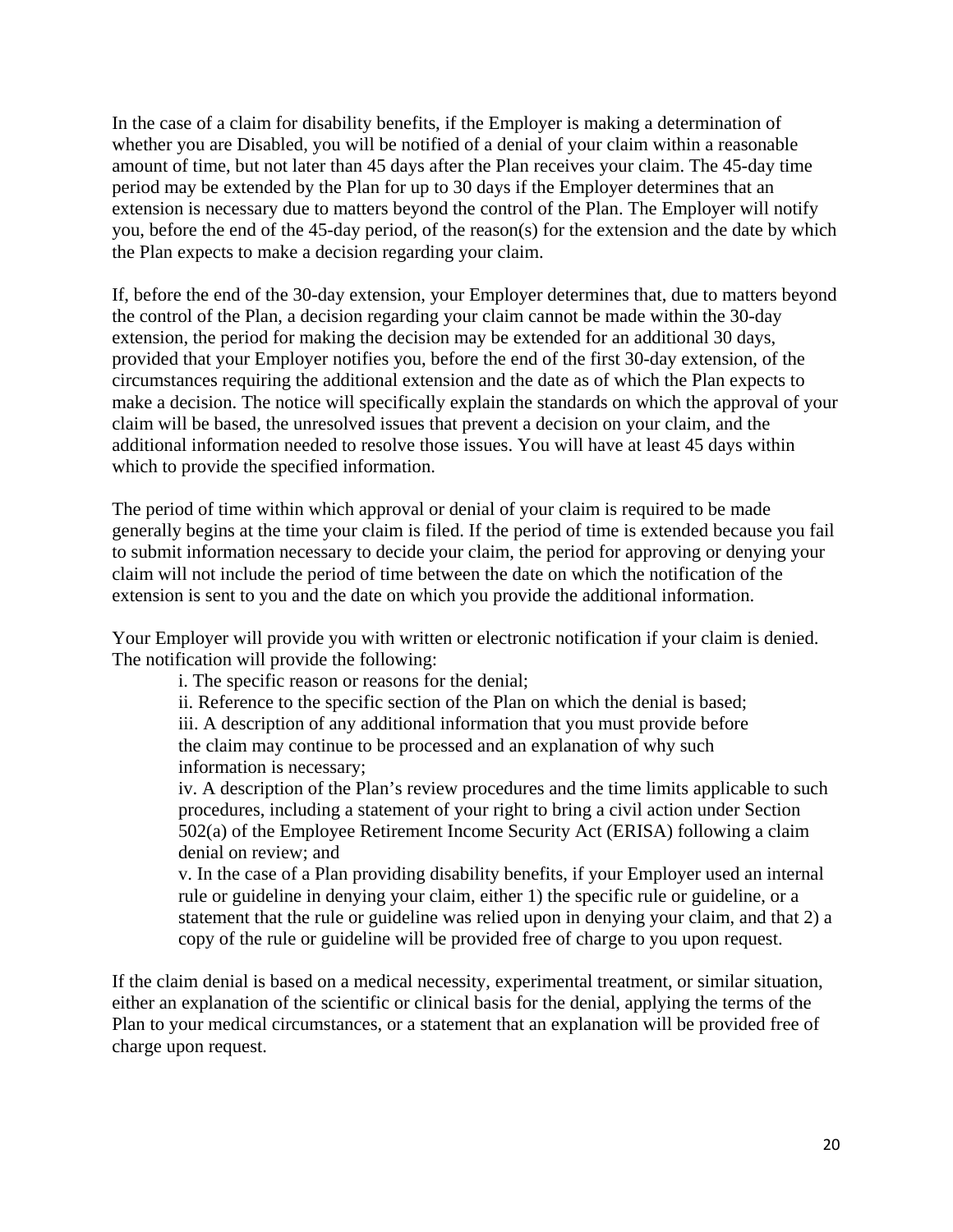#### **May I appeal the decision of the Employer?**

You or your beneficiary will have 60 days from the date you receive the notice of claim denial in which to appeal your Employer's decision. You may request that the review be in the nature of a hearing and an attorney may represent you. However, in the case of a claim for disability benefits, if your Employer is deciding whether you are Disabled under the terms of the Plan, you will have at least 180 days following receipt of notification of a claim denial within which to appeal your Employer's decision.

You may submit written comments, documents, records, and other information relating to your claim. In addition, you will be provided, upon request and free of charge, reasonable access to, and copies of, all documents, records, and other information pertaining to your claim.

Your appeal will take into account all comments, documents, records, and other information submitted by you relating to the claim, even if the information was not included originally. If the claim is for disability benefits:

i. Your claim will be reviewed independent of your original claim and will be conducted by a named fiduciary of the Plan other than the individual who denied your original claim or any of his or her employees.

ii. In deciding an appeal of a claim denial that is based in whole or in part on a medical judgment, the appropriate named fiduciary will consult with a health care professional who has appropriate training and experience in the field of medicine involved in the medical judgment;

iii. Your Employer will provide you with the name(s) of the health care professional(s) who was consulted in connection with your original claim, even if the claim denial was not based on his or her advice. The health care professional consulted for purposes of your appeal will not be the same person or any of his or her employees.

iv. You will be notified of the outcome of your appeal no later than 45 days after receipt of your request for the appeal, unless the Employer determines that special circumstances require an extension of time for processing the claim. If your Employer determines that an extension is required, written notice of the extension will be provided to you before the end of the initial 45-day period. The notice will identify the special circumstances requiring an extension and the date by which the Plan expects to make a decision regarding your claim.

Your Employer will provide you with written or electronic notification of the final outcome of your claim. The notification will include:

i. A statement that you are entitled to receive, upon request and free of charge, reasonable access to, and copies of, all documents, records, and other information relevant to your claim;

ii. A statement describing any additional voluntary appeal procedures offered by the Plan, your right to obtain the information about such procedures, and a statement of your right to bring an action under Section 502(a) of ERISA; and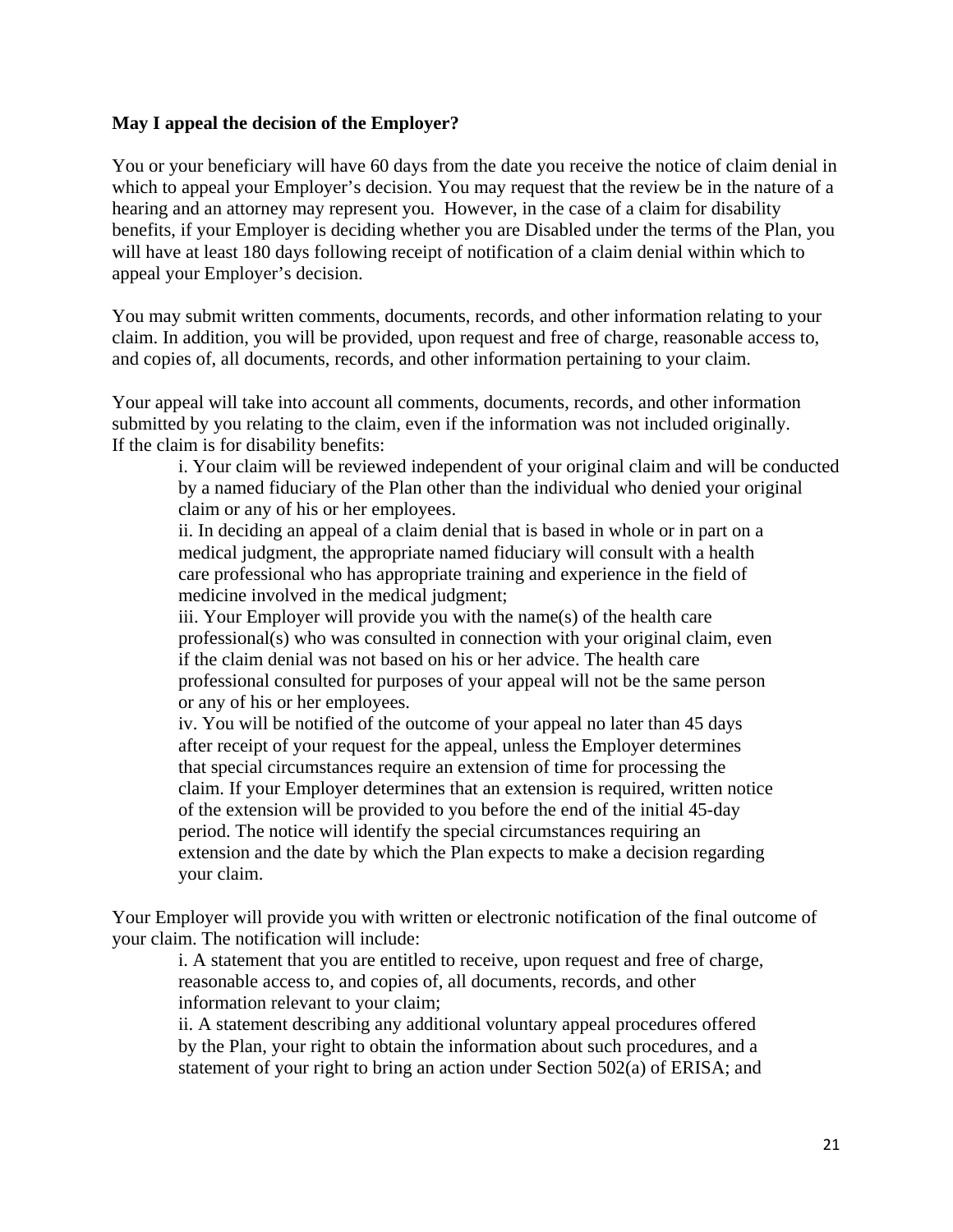iii. If the Employer used an internal rule or guideline in denying your claim, either 1) the specific rule or guideline, or a statement that the rule or guideline was relied upon in denying your claim, and 2) that a copy of the rule or guideline will be provided free of charge to you upon request.

If the claim denial is based on a medical necessity, experimental treatment, or similar situation, either an explanation of the scientific or clinical basis for the denial, applying the terms of the Plan to your medical circumstances, or a statement that an explanation will be provided free of charge upon request.

#### **If I need to take legal action with respect to the Plan, who is the agent for service of legal process?**

Your Employer is the agent to be served with legal papers regarding the Plan.

#### **If the Plan terminates, does the federal government insure my benefits under the plan?**

If the Plan terminates, you will become fully vested in your entire balance under the Plan, even though you would not otherwise have a sufficient number of years of vesting service to be 100 percent vested in your balance. You will be entitled to take your entire balance from the Plan following termination.

The type of plan in which you participate is not insured by the Pension Benefit Guarantee Corporate, the government agency that insures certain pension plan benefits upon plan termination.

#### **What are my legal rights and protections with respect to the Plan?**

As a Participant in this Plan, you are entitled to certain rights and protections under ERISA. ERISA provides that all Plan Participants shall be entitled to do the following. *Receive Information About Your Plan and Benefits* 

- 1. Examine, without charge, at the Employer's office and at other specified locations, such as worksites and union halls, all Plan documents governing the Plan, including insurance contracts and collective bargaining agreements, and a copy of the latest annual report (Form 5500 Series) filed by the Plan with the U.S. Department of Labor and available at the Public Disclosure Room of the Employee Benefits Security Administration.
- 2. Obtain, upon request to the Employer, copies of documents governing the operations of the Plan, including insurance contracts and collective bargaining agreements, and copies of the latest annual report (Form 5500 Series) and updated Summary Plan Description (SPD). The Employer may charge a reasonable fee for the copies.
- 3. Receive a summary of the Plan's annual financial report. The Employer is required by law to furnish each Participant with a copy of this Summary Annual Report.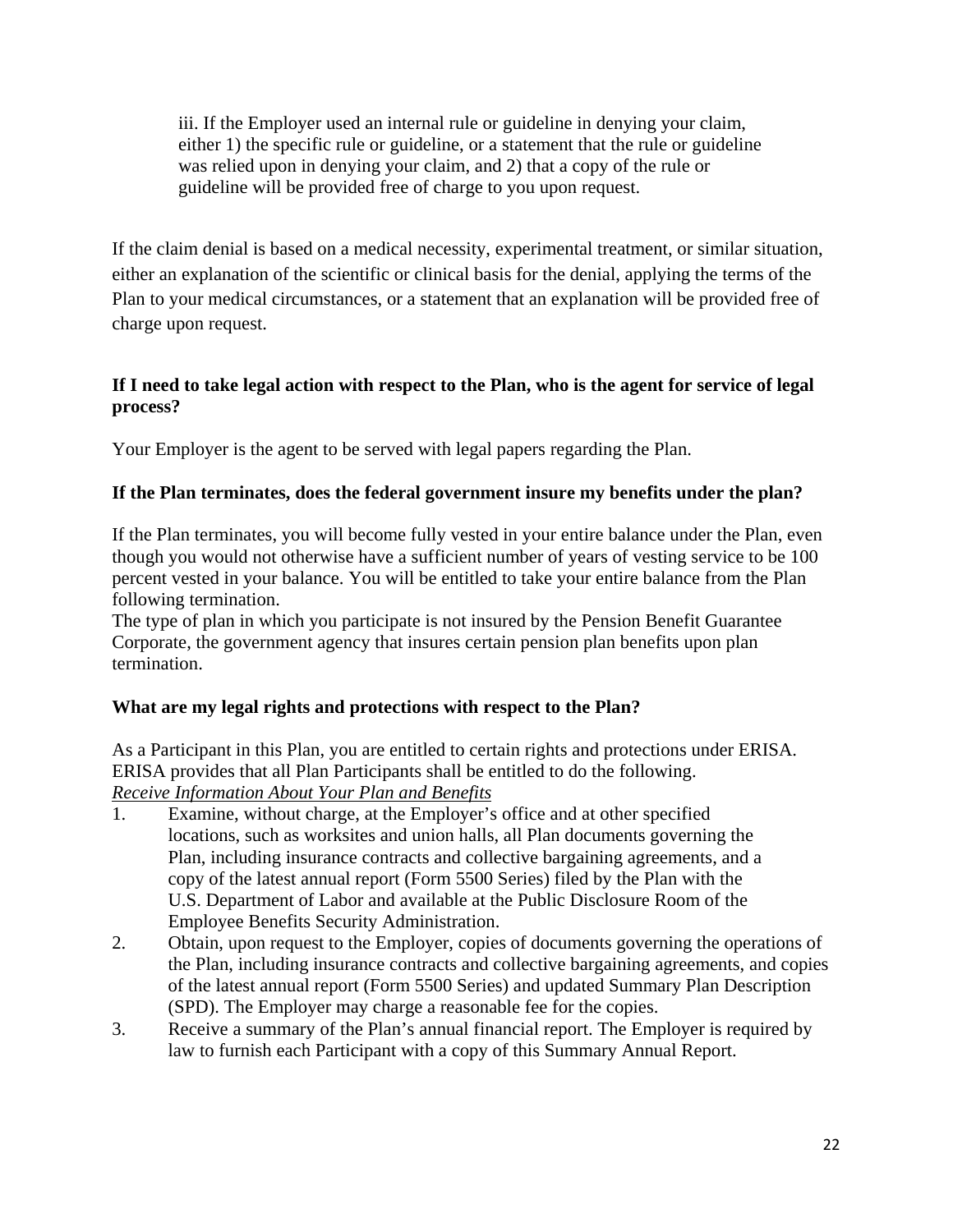4. Obtain, once a year, a statement of the total pension benefits accrued and the vested pension benefits (if any) or the earliest date on which benefits will become vested. The Plan may require a written request for this statement, but it must provide the statement free of charge.

#### *Prudent Actions by Plan Fiduciaries*

In addition to creating rights for Plan Participants, ERISA imposes duties upon the people who are responsible for the operation of the Plan. The people who operate your Plan, called "fiduciaries" of the Plan, have a duty to do so prudently and in the interest of you and other Plan Participants and beneficiaries. No one, including your Employer, your union, or any other person, may fire you or otherwise discriminate against you in any way to prevent you from obtaining a pension benefit or exercising your rights under ERISA.

#### *Enforce Your Rights*

If your claim for a benefit is denied or ignored, in whole or in part, you have a right to know why this was done, to obtain copies of documents relating to the decision without charge, and to appeal any denial, all within certain time schedules. Under ERISA, there are steps you may take to enforce the above rights. For instance, if you request a copy of Plan documents or the latest annual report from the Plan and do not receive them within 30 days, you may file suit in a Federal court. In such a case, the court may require the Employer to provide the materials and pay you up to \$110 a day until you receive the materials, unless the materials were not sent because of reasons beyond the control of the Employer. If you have a claim for benefits which is denied, or ignored, in whole or in part, you may file suit in a state or Federal court. In addition, if you disagree with the Plan's decision or lack there of concerning the qualified status of a domestic relations order or a medical child support order, you may file suit in Federal court. If it should happen that Plan fiduciaries misuse the Plan's money, or if you are discriminated against for asserting your rights, you may seek assistance from the U.S. Department of Labor, or you may file suit in a Federal court. The court will decide who should pay court costs and legal fees. If you are successful, the court may order the person you have sued to pay the costs and fees. If you lose, the court may order you to pay these costs and fees, for example, if the court finds your claim is frivolous.

#### *Assistance with Your Questions*

If you have any questions about your Plan, you should contact the Employer. If you have any questions about this statement or about your rights under ERISA, or if you need assistance in obtaining documents from the Employer, you should contact the nearest area office of the Employee Benefits Security Administration, U.S. Department of Labor, listed in your telephone directory or the Division of Technical Assistance and Inquiries, Employee Benefits Security Administration, U.S. Department of Labor, 200 Constitution Avenue N.W., Washington D.C. 20210. You may also obtain certain publications about your rights and responsibilities under ERISA by calling the publications hotline of the Employee Benefits Security Administration.

Further, if this Plan is maintained by more than one Employer, you may obtain a complete list of all such Employers by making a written request to your Employer.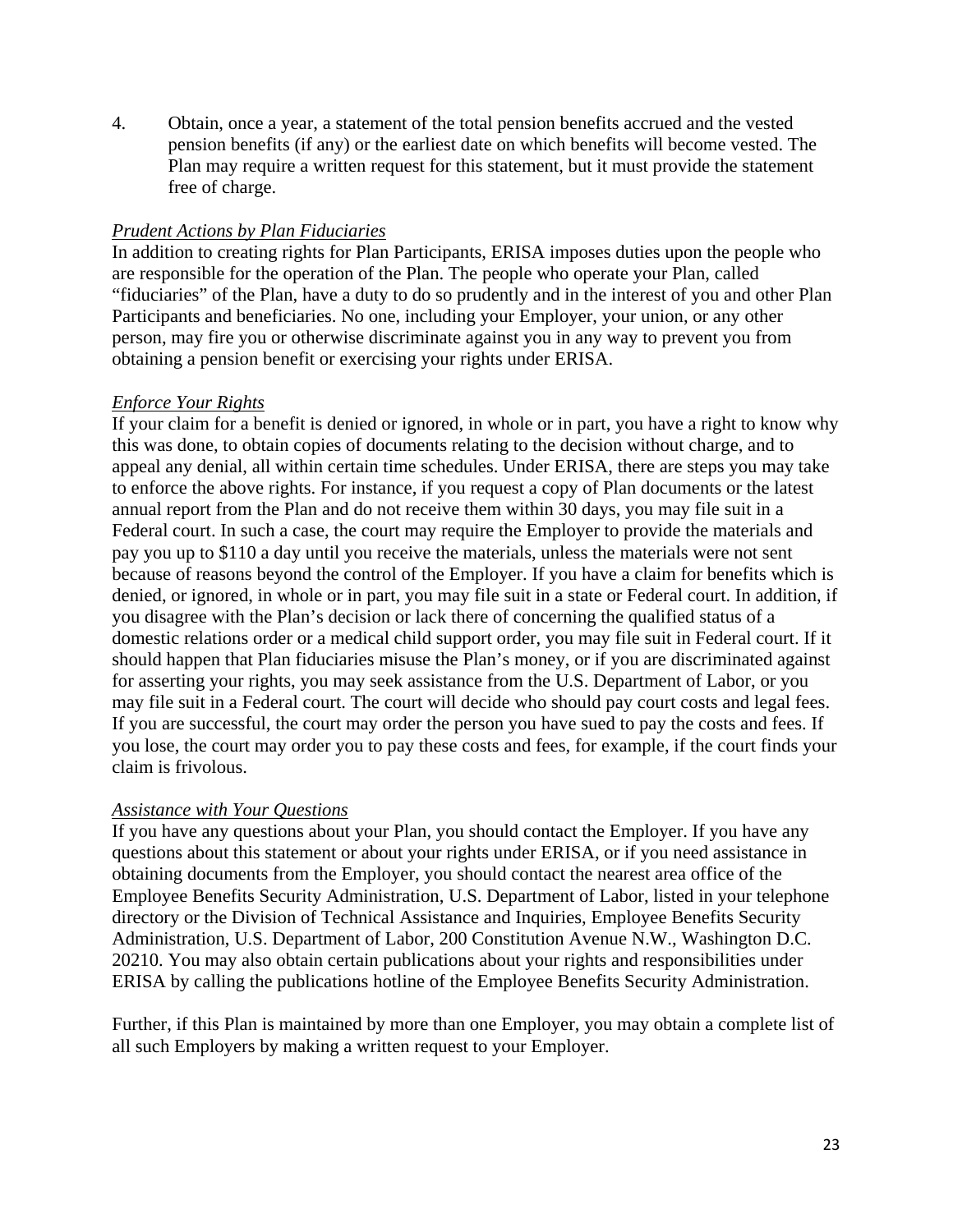#### **DEFINITIONS**

**Compensation –** The definition of Compensation under the Plan can vary depending upon the purpose (e.g., allocations, nondiscrimination testing, tax deductions).

In general, the amount of your earnings from your Employer taken into account under the Plan is all earnings reported to you on Form W-2. Compensation will include amounts that are not included in your taxable income that were deferred under a cafeteria plan, a 401(k) plan, a salary deferral SEP plan, a 403(b) tax-sheltered annuity plan, a 457(b) deferred compensation plan of a state or local government or tax-exempt employer, or transportation fringe benefits that you receive.

The definition of Compensation used under the Plan has been further adjusted to exclude the following amounts.

- Bonuses that you receive will not be considered Compensation.
- Overtime pay will not be included in the Compensation.
- Stipend pay, shift differentials will not be considered Compensation.
- Amounts deemed to be compensation that relate to an automatic enrollment cafeteria plan where you fail to provide proof of insurance will be excluded when determining your Compensation.

If you receive payments from your Employer within 2 ½ months after severing your employment, any regular pay for services you performed prior to severance will be included in Compensation. Other post-severance payments will affect your Compensation as described below.

- Unused accrued sick, vacation or other leave that you are entitled to cash out will be excluded from Compensation.
- Amounts received under a nonqualified unfunded deferred compensation program will be excluded from Compensation.

The measuring period for Compensation will be the Plan Year.

The maximum amount of Compensation that will be taken into account under the Plan is \$260,000 (for 2014). This amount increases as the cost of living rises.

**Deferrals** – Deferrals are the dollars you choose to contribute to the Plan through payroll deduction on a pre-tax basis or as a Roth after-tax Deferral.

**Disabled** – You will be considered Disabled if you cannot engage in any substantial, gainful activity because of a medically determined physical or mental impairment that is expected to last at least 12 months.

**Early Retirement Age** – There is no Early Retirement Age designated under the Plan.

**Employer** – The Employer is Augustana College. Your Employer will also serve as the Plan Administrator, as defined in ERISA, who is responsible for the day to day operations and decisions regarding the Plan, unless a separate Plan Administrator is appointed for all or some of the plan responsibilities. The term Employer, as used in this Summary Plan Description, will also mean Plan Administrator, as that term is used in ERISA.